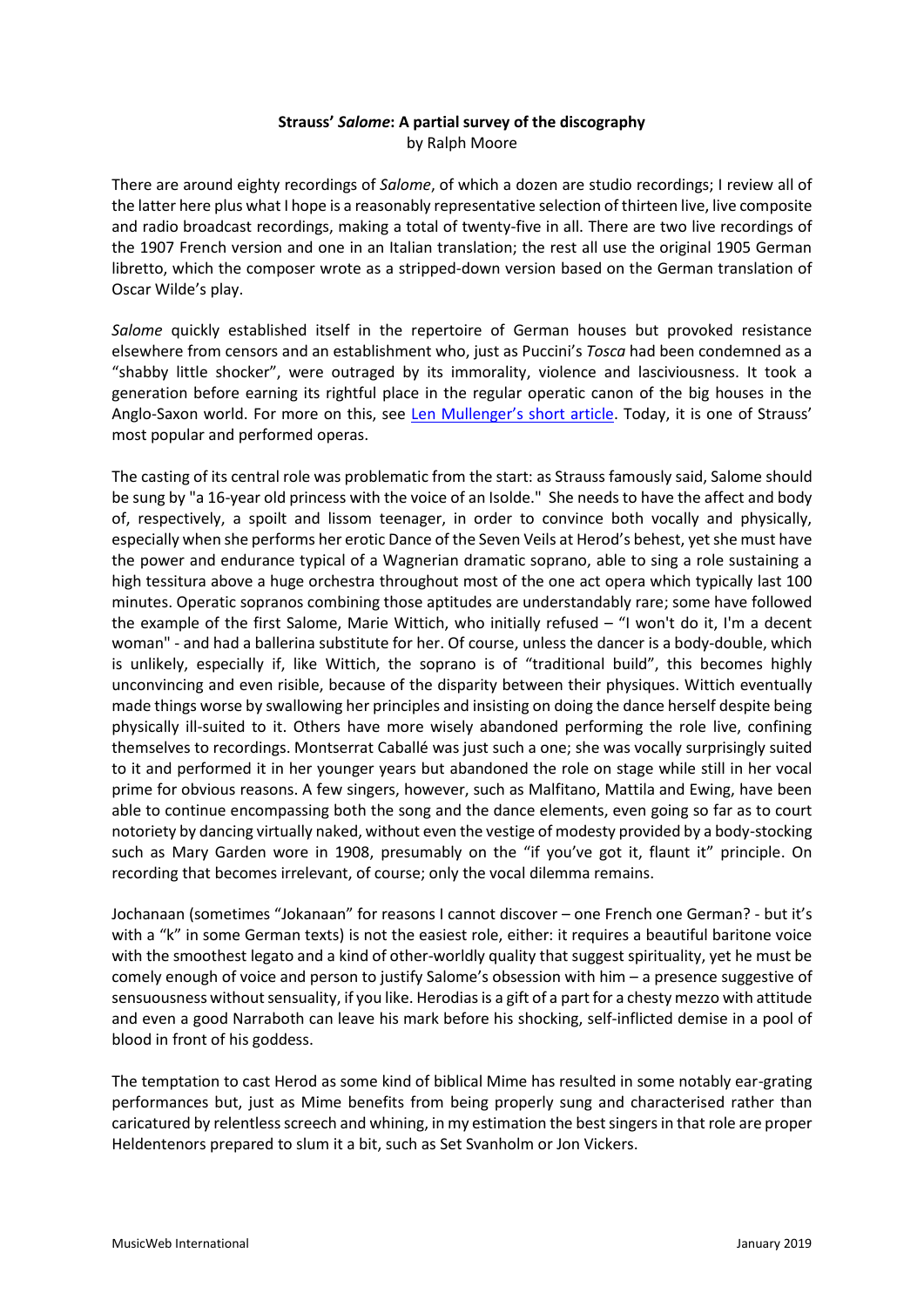**The Recordings Joseph Keilberth – 1948** (live radio broadcast; mono) Berlin Classics Orchestra - Dresdner Staatskapelle

Salome - Christel Goltz Jochanaan - Josef Herrmann Herodes - Bernd Aldenhoff Herodias - Inger Karén Narraboth - Rudolf Dittrich Ein Page - Ruth Lange Erster Nazarener - Kurt Böhme Zweiter Nazarener - Walter Hiebl Erster Soldat - Manfred Hübner Zweiter Soldat - Martin Tietze Ein Cappadocier - Erich Handel Ein Sklave - Edith Hellriegel Erster Jude - Erich Zimmermann Zweiter Jude - Heinrich Tessmer Dritter Jude - Hans Delenda Vierter Jude - Johannes Kemter Fünfter Jude - Heinrich Pflanzl

The mono sound is remarkably good here, very clean and forward; apparently the whole thing was recorded using only one microphone! Some of the voices among the supporting cast are a bit homespun; Josef Hermann is distinctly lacking in charisma and resonance, being too light and weak as Jochanaan and the Narraboth sounds too elderly. Christel Goltz was a celebrated Salome: she is a brilliant and lustful, with big, steady top notes but may be heard to advantage in superior company in subsequent recordings for Krauss and Mitropoulos. Bernd Aldenhoff enjoys time out from Heldentenor roles as a very characterful, full-voiced, if rather strenuous, Herod; Inger Karén makes a grating harridan of Herodias. Keilberth pushes the action onward in thoroughly confident and idiomatic style and the orchestral playing is very tight and euphonious - but this is not a prime contender.

**Fritz Reiner – 1949** (live; mono) Gebhardt; Guild Immortal Performances; Golden Melodram Orchestra - Metropolitan Opera

Salome - Ljuba Welitsch Jochanaan - Herbert Janssen Herodes - Frederick Jagel Herodias - Kerstin Thorborg Narraboth - Brian Sullivan Ein Page - Hertha Glaz Erster Nazarener - Dezsö Ernster Zweiter Nazarener - Emery Darcy Erster Soldat - Jerome Hines Zweiter Soldat - Philip Kinsman Ein Cappadocier - Osie Hawkins Ein Sklave - Inge Manski Erster Jude - Leslie Chabay Zweiter Jude - Thomas Hayward Dritter Jude - Alessio De Paolis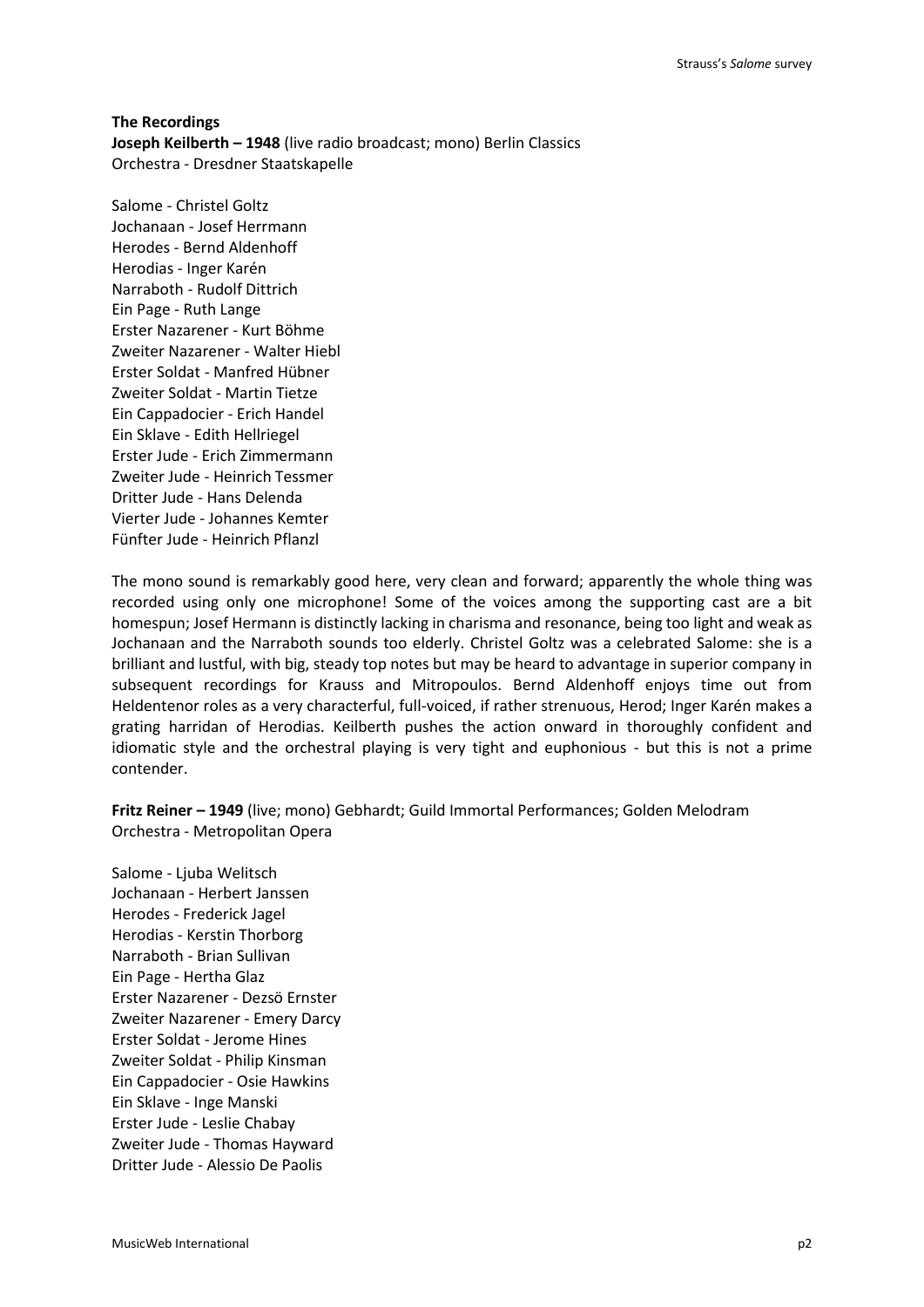Vierter Jude - Paul Franke Fünfter Jude - Gerhard Pechner

This is rightly hailed by some as the better sung of Ljuba Welitsch's two live recorded performances at the Met conducted by Reiner, yet on balance I prefer the 1952 one for all that there is some (slight) deterioration in her voice three years after this classic 1949 version.

My reasons are several: first, even though it is very listenable, after re-mastering, the 1949 sound remains inferior to my Walhall issue of the 1952 account; both are 24-bit but the three years improvement in recording equipment technology seems to have made a difference. Secondly, Reiner is equally good in both performances, so it doesn't matter which you buy to hear him in his element as a great Strauss conductor. Thirdly, the supporting cast in 1949 is markedly inferior to their later counterparts: both Frederick Jagel and Kerstin Thorborg were estimable singers in their day but even though they are here only in their early fifties they sound rather worn and wobbly compared with Set Svanholm and Elisabeth Höngen. Similarly, Herbert Janssen was a great Wagnerian but here in his late fifties sounds more like Salome's elderly uncle, mildly miffed by her inappropriate behaviour rather than a virile object of teenage desire; his under-powered "Du bist verflucht!" really doesn't chill as it should. Hans Hotter three years later, is much more imposing, even if he, too, sounds rather mature. My ears pricked up at the first notes of the First Soldier and sure enough, in 1949, it's the young Jerome Hines, but Norman Scott is pretty good in 1952, too, doubling as the Fourth Jew. Brian Sullivan repeats a terrific Narraboth - the best on record - in both versions.

Welitsch is wonderful in both - the most credible and arresting Salome ever, sounding like a crazed ingénue with her pure, piping sound and unexpectedly trenchant lower register. But on balance I'd go for the 1952 recording.

**Fritz Reiner – 1952** (live; mono) Walhall; Myto Orchestra - Metropolitan Opera

Salome - Ljuba Welitsch Jochanaan - Hans Hotter Herodes - Set Svanholm Herodias - Elisabeth Höngen Narraboth - Brian Sullivan Ein Page - Hertha Glaz Erster Nazarener - Alois Pernerstorfer Zweiter Nazarener - Emery Darcy Erster Soldat - Norman Scott Zweiter Soldat - Luben Vichey Ein Cappadocier - Osie Hawkins Ein Sklave - Paula Lenchner(-Schmidt) Erster Jude - Gabor Carelli Zweiter Jude - Thomas Hayward Dritter Jude - Alessio De Paolis Vierter Jude - Paul Franke Fünfter Jude - Gerhard Pechner

One is immediately struck by the attack and immediacy of Reiner's direction in this 1952 live performance from the Met; Reiner was a master Strauss conductor and galvanises the orchestra into delivering a remarkably vibrant and supple account of this classic shocker. The brass are especially virtuosic and the performance surges ahead in an uninterrupted torrent of sound, sweeping the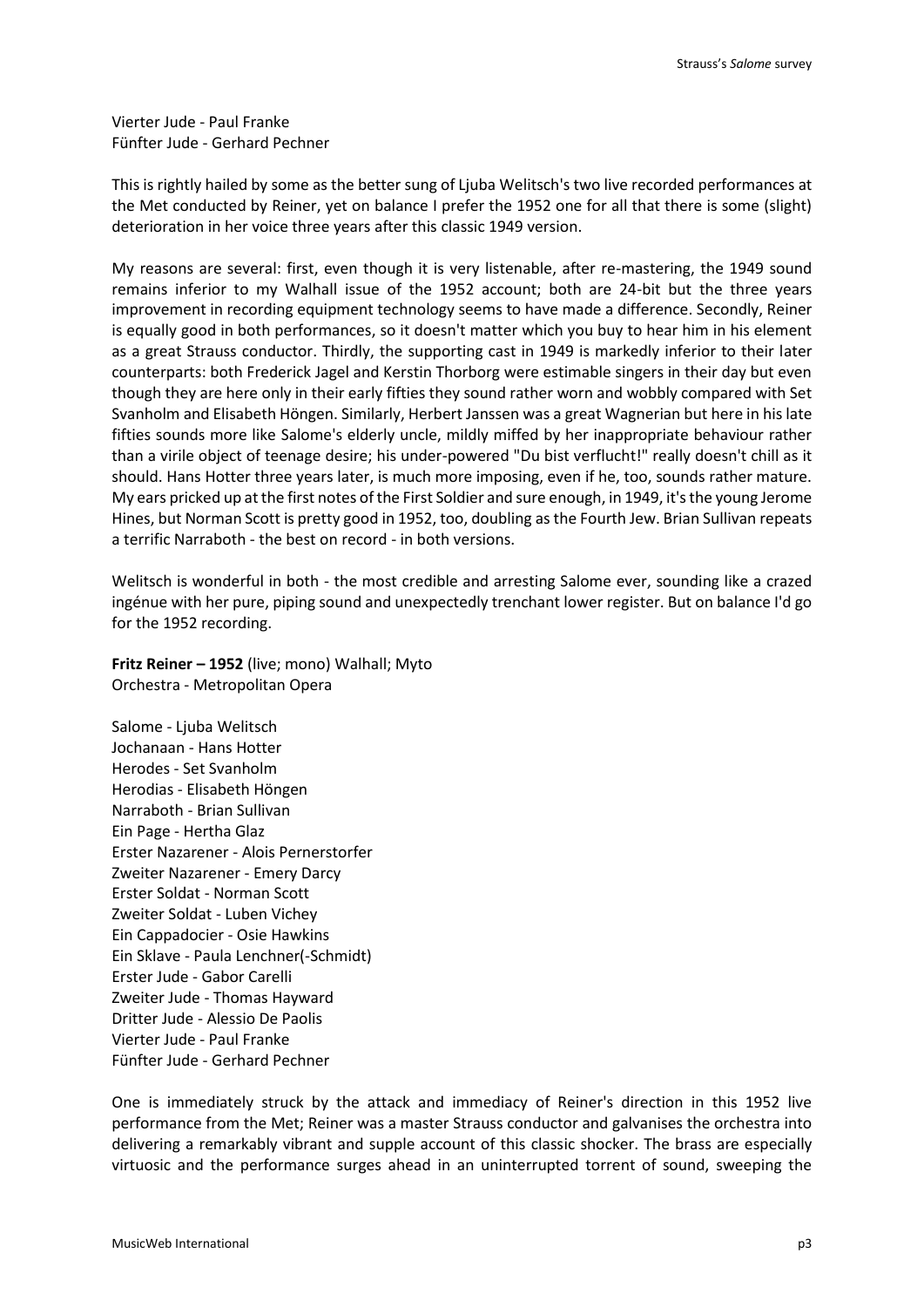listener along with it. The recorded sound is really good for live mono: clean and undistorted, permitting a fair amount of instrumental detail to emerge; Jochanaan's noble theme on the brass is electric.

The next pleasant surprise is the quality of the singing. I had never heard of either singer taking the roles of Narraboth and the Page respectively when I first heard this recording, but Brian Sullivan in particular has a big, pliant tenor and Hans Hotter is in finest voice as the prophet, his declamatory outbursts noble and powerful with very little of the "woofiness" which soon afflicted his voice. He is able to suggest the other-worldly fanatic and has the vocal resources of a celebrated Wotan to sustain his characterisation – although obviously that militates against his sounding like the young man he is supposed to be. Set Svanholm creates a grippingly credible, neurotic and, degenerate Herod without adopting the whine which too many exponents of this role resort to as a default-position in order to characterise the demented Tetrarch. Elisabeth Höngen is a convincing Herodias and the rest of the cast is packed with first-rate singers.

Of course, the raison d'être of this set is Ljuba Welitsch's famous Salome, of which surprisingly few records remain. She is fine voice even if not quite as secure as she was with the same conductor in 1949 and a few hints of vocal difficulties are beginning to manifest themselves, particularly with regards to erratic pitch. Nonetheless, hers remains one of the most convincing Salomes by far; of the many assumptions of this role, very few divas have the right vocal qualities to create convincing portrayal of a hysterical, over-sexed 16-year-old - but Welitsch can do it. The combination of her piping, white sound and the sheer power of her vocalisation is almost ideal and of course on stage this lissom red-head looked the part, too. She even has a steady, chilling lower register.

This classic performance is available here on the Walhall for very little compared with some comparatively expensive issues and as a bonus offers Welitsch's 1949 recording of Brahms' eight *Zigeunerlieder*. Any devotee of this opera should own it; you haven't heard perhaps the best Salome ever if you haven't heard Welitsch – although Behrens runs her close.

**Kurt Schröder – 1952** (live radio broadcast; mono) Myto Orchestra - Sinfonie-Orchester des Hessischen Rundfunks

Salome - Inge Borkh Jochanaan - Ferdinand Frantz Herodes - Max Lorenz Herodias - Margarete Klose Narraboth - Franz Fehringer Ein Page - Christa Ludwig Erster Nazarener - Aage Poulsen Zweiter Nazarener - Fritjof Sentpaul Erster Soldat - Georg Stern Zweiter Soldat - Ludwig Welter Ein Cappadocier - August Heimpel Ein Sklave - Eugen Willmann Erster Jude - Hans Bert Dick Zweiter Jude - Herbert Hess Dritter Jude - Rudolf Kraft Vierter Jude - Oskar Wittazscheck Fünfter Jude - Hans Dahmen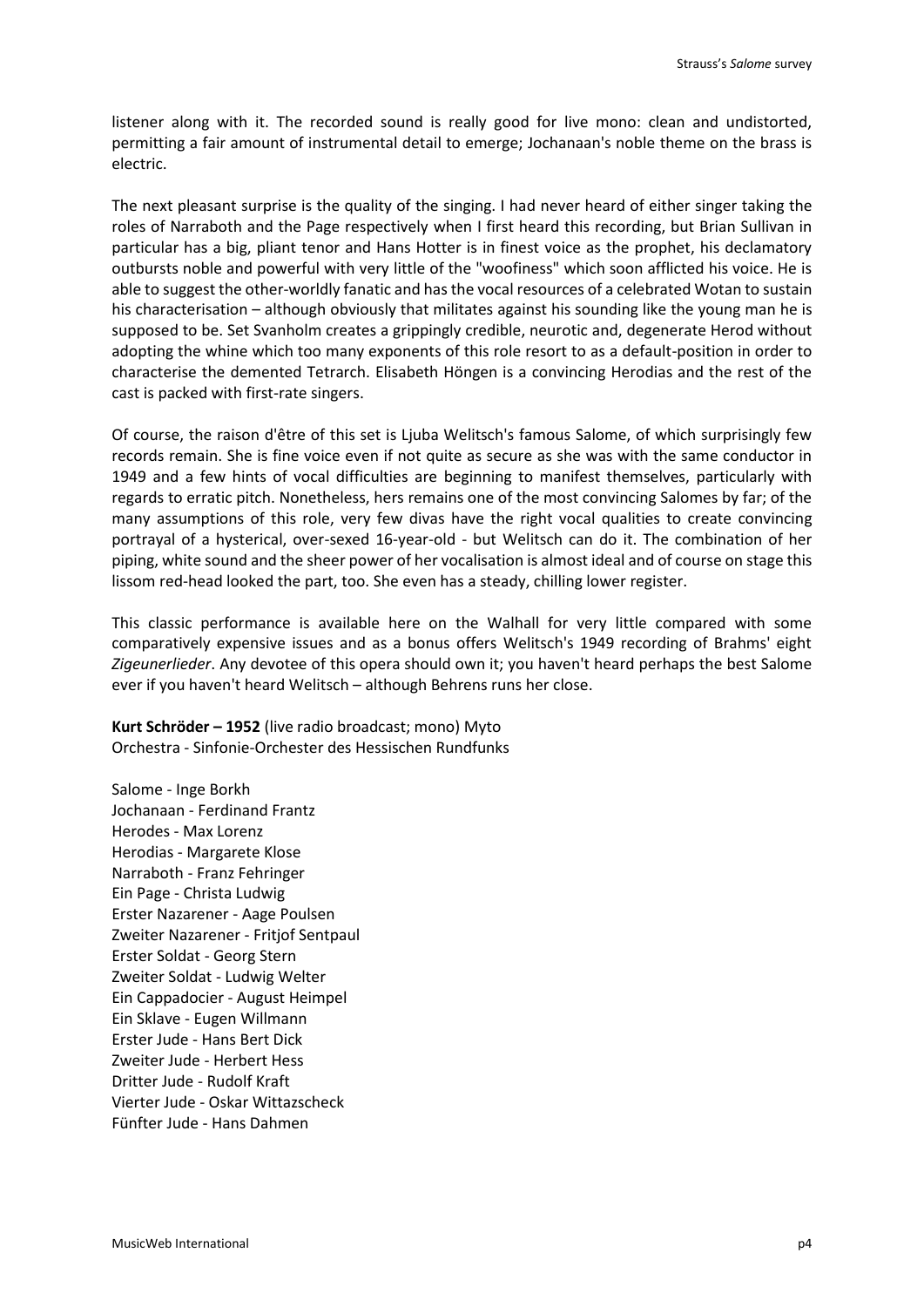The first pleasant surprise here is the forward clarity of the mono sound, at least for the voices – the orchestra is somewhat more recessed, as you may hear in the Dance - and the excellence of those voices. The Narraboth is exceptionally virile of timbre and when the Page pipes up, you quickly recognise the lovely tones of a very young Christa Ludwig. Ferdinand Frantz in his cistern sounds like the voice of God Himself rather than his prophet - or rather, Wotan, which is what he usually was on stage and thus, as such, not especially suggestive of the youthful eye-candy he appears in Salome's eyes. He is magnificent but completely lacking in nuance and all wrong. Borkh's soprano is vibrant if sometimes a touch shrill in alt; she's a great verbal actress and her slightly "cupped" sound in the middle and lower regions of her voice is very seductive. The great Wagnerian mezzo Margarete Klose puts in an energetic cameo as Herodias and Max Lorenz, only in his early fifties but by then on the brink of retirement, is still the possessor of a big Heldentenor sound, despite some wobble, and has a high old time camping it up as Herod.

This is not a first choice but affords the listener considerable pleasure if allowances are made for the unsuitability of Frantz' Jochanaan.

**Rudolf Moralt – 1952** (studio; mono) Philips; Cantus Classics; BnF Collection; Classical Moments Orchestra - Wiener Symphoniker

Salome - Walburga Wegner Jochanaan - Josef Metternich Herodes - László Szemere Herodias - Georgine von Milinkovic Narraboth - Waldemar Kmentt Ein Page - Dagmar Hermann Erster Nazarener - Oskar Czerwenka Zweiter Nazarener - Walter Berry Erster Soldat - Adolf Vogel Zweiter Soldat - Harald Pröglhoff Ein Cappadocier - Oskar Czerwenka Ein Sklave - Dorothea Fraß Erster Jude - August Jaresch Zweiter Jude - Fritz Sperlbauer Dritter Jude - William Wernigk Vierter Jude - Erich Majkut Fünfter Jude - Ljubomir Pantscheff

This is the first studio recording as opposed to a broadcast: it first appeared on CD only briefly on Philips in a limited edition but is now available via several labels.

It really is a surprise: Walburga Wegner was unknown to me as I suspect she must be to most collectors. Born in 1913, she had an important international career but apparently made only this one commercial recording. She has a light, shimmering sound, better suited to incarnating a Lolita than some sopranos, but power a-plenty, too, singing with febrile intensity. The supporting cast is full of star names, including a young Walter Berry as the Second Nazarene, Waldemar Kmentt making an especially apt Narraboth, similarly ardent and youthful, and Josef Metternich really impressive as Jochanaan; for once, we hear – yet again – a really youthful, virile sound, not a middle-aged or even elderly prophet; his growled "Niemals, Tochter Babylons, Tochter Sodoms" (Never, daughter of Babylon, daughter of Sodom) is wonderful; he introduces the slightly crazed demeanour of a fanatic – or is he simply struggling so hard to resist the teenage vamp? I love what is surely an effect demanded by the text: Salome, leaning into the cistern, wonders what it must be like to be imprisoned down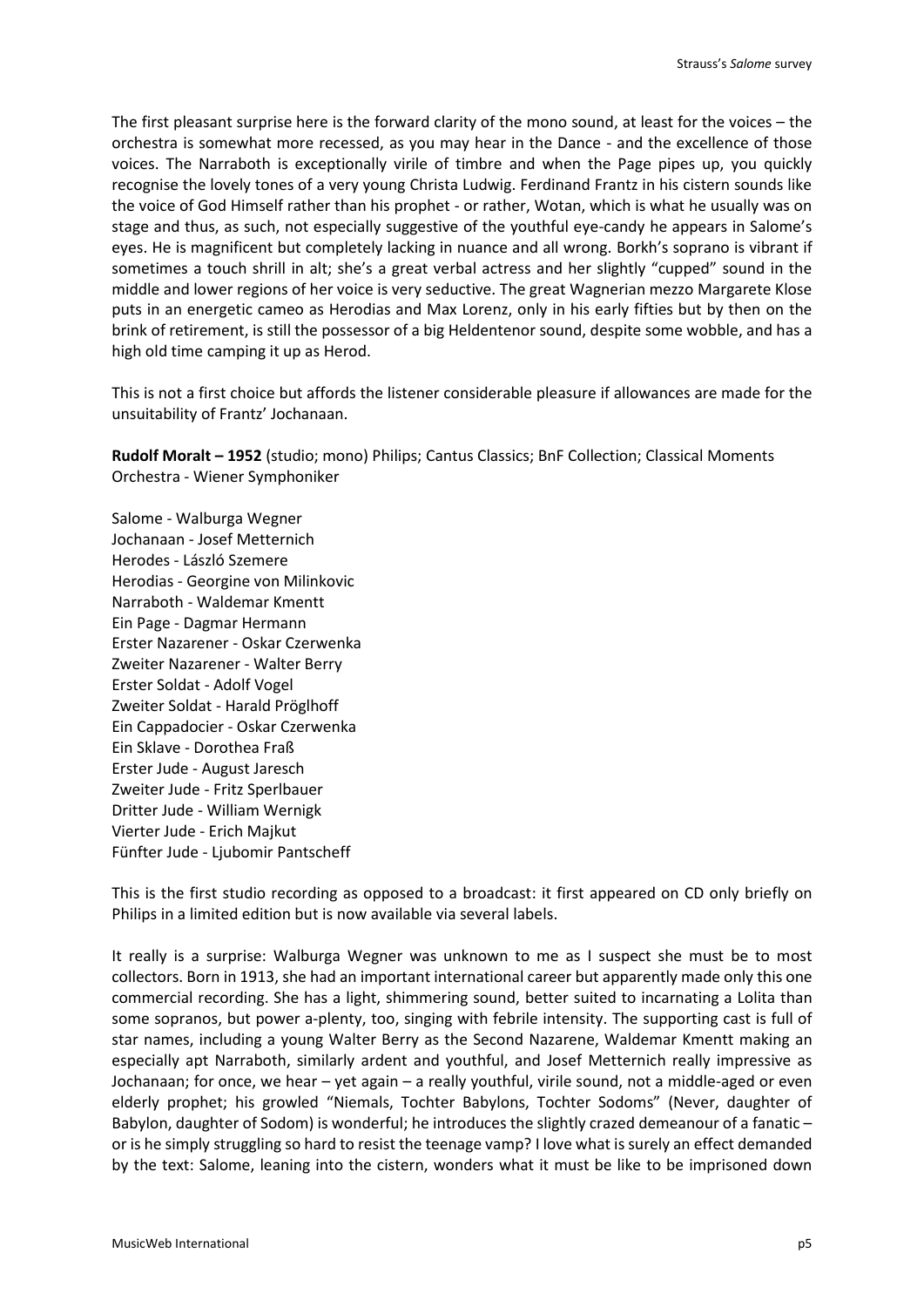there – "Es ist wie eine Gruft" (It's like a tomb) – and an eerie echo surrounds her voice. The whole recording is close and rather cramped but very clear and mostly undistorted. Metternich is nicely distanced and submerged in the aural picture without being obscured. Szemere is a grainy-voiced, suitably hysterical Herod, like a creepy uncle and von Milinkovic gives us a pleasingly raddled Herodias, cackling at Herod's desperate offer to Salome of his white peacocks as a substitute for the Baptist's head.

Moralt's direction is fast, taut and no-nonsense, nothing ever drags - and the orchestra is more than adequate. There are only two studio recordings in mono sound, but I enjoy this as much as, if not more than, the other one conducted by Krauss two years later.

**Nino Sanzogno – 1952** (live radio broadcast; mono) in Italian; Myto Orchestra - RAI Torino

Salome - Lily Djanel Jochanaan - Tito Gobbi Herodes - Fiorenzo Tasso Herodias - Maria Benedetti Narraboth - Angelo Mercuriali Ein Page - Maria Teresa Massa Ferrero Erster Nazarener - Franco Calabrese Zweiter Nazarener - Aldo Bertocci Erster Soldat - Dario Caselli Zweiter Soldat - Giannetto Zini Ein Cappadocier - Giuliano Ferrein Erster Jude - Mario Carlin Zweiter Jude - Cesare Masini-Sperti Dritter Jude - Tommaso Soley Vierter Jude - Luigi Fort Fünfter Jude - Giuliano Ferrein

The first obvious attraction here is the presence of Tito Gobbi in unusual guise as the prophet Jokanaan and a cast featuring several well-known names of Italian singers of that era. Belgian soprano Lily Djanel sings Salome. She has the right sound: silvery, vibrant and sensual yet with a powerful lower register - and she seems at home in Italian. The following is from the Montréal Gazette, 25 July, 1946:

"…Miss Djanel was regarded by Richard Strauss as one of the leading interpreters of his Salome and she sang the rôle many times under the master's personal direction."

Be that as it may, I had not previously heard her in this or any other role but can hear her skill and suitability as Salome; she is wholly credible and her vocal acting is electric.

The track listing in this Myto issue is peculiar in that it is in the original German, even though the opera is sung in Italian – which works rather well; "O quanta è bella Salome questa notte!" really sounds quite nice as an alternative to "Wie schön ist die Prinzessin Salome heute Nacht!" especially when it is sung so mellifluously by tenor Angelo Mercuriali, followed by Gobbi's unmistakable baritone, so lithe and penetrating if a bit dry, belting out his imprecations with formidable venom and sounding surprisingly free in his top notes, reining in the decibels momentarily only at the start of his "Galilee" narrative.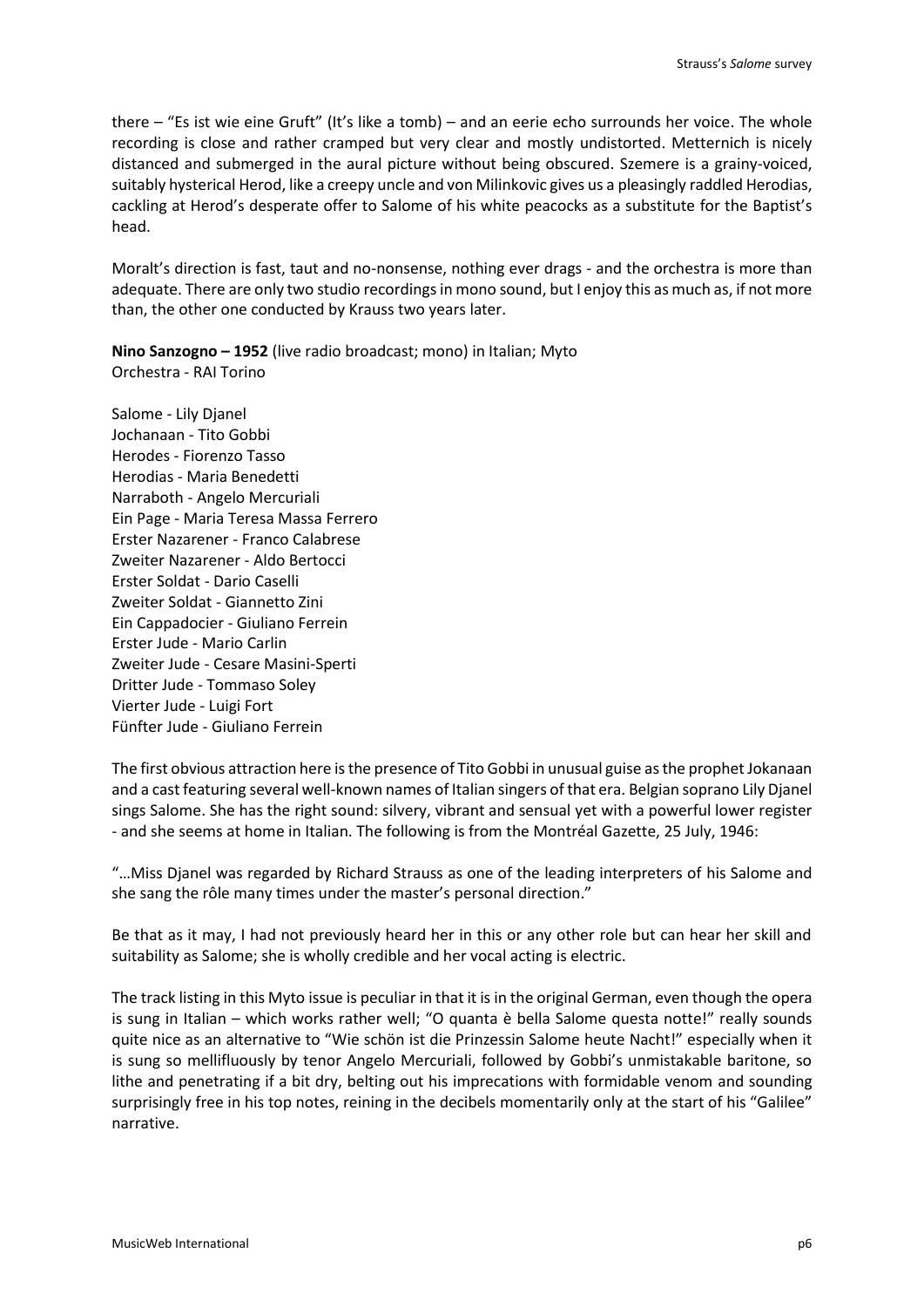The Herod and Herodias have bright, clean voices, very Italian in quality with excellent diction and a highly animated delivery; he, if anything, sounds too wholesome and heroic for the seedy Tetrarch – hardly surprising considering that Fiorenzo Tasso (an American of Italian parentage who had sung Tristan to Callas' Isolde in Venice in 1947/48) had a very successful career as a Wagnerian tenor, bearing out my assertion in the introduction that Herod is often best served by such a voice.

Unfortunately, the sound is crummy mono with a lot of swish, just about listenable but no treat. Conductor Sanzogno is clearly very much at home with the music and kindly supports his cast and orchestra by singing along with them very audibly throughout, and although at times his direction sounds simply rushed to the point of being garbled, it is never boring and to their credit the RAI Torino orchestra keep up with him as if they, too, were wholly familiar with the score.

This cannot be a first recommendation but the *Salome* devotee will find it to be great fun and you won't hear another like it; just as I love Callas and Christoff in their Italian *Parsifal*, I recommend this Italian *Salome* as a supplement to an echt German version.

(As a bonus, Myto offers four arias each sung by Gobbi and unjustly neglected soprano Rosanna Carteri in a live concert performance from 1956 in excellent sound.)

**Hermann Weigert – 1953** (live radio broadcast; mono) Bella Voce; Orfeo Orchestra - Sinfonieorchester des Bayerischen Rundfunks

Salome - Astrid Varnay Jochanaan - Hans Braun Herodes - Julius Patzak Herodias - Margarete Klose Narraboth - Hans Hopf Ein Page - Herta Töpper Erster Nazarener - Carl Hoppe Zweiter Nazarener - Max Proebstl Erster Soldat - Adolf Keil Zweiter Soldat - Benno Kusche Ein Cappadocier - Hans Hermann Nissen Ein Sklave - Hildegard Limmer Erster Jude - Karl Ostertag Zweiter Jude - Peter Kaussen Dritter Jude - Emil Graf Vierter Jude - Walter Carnuth Fünfter Jude - Georg Wieter

The eternal problem with *Salome* is finding a singer with the necessary heft and staying-power who can still sound like a teenage voluptuary. That dilemma is rarely solved but one has to make allowances. Astrid Varnay does wonderful things with her large, sometimes cumbersome voice, fining it down for pianissimi and really making the most of the words. She must have cut a striking figure on stage with her height and physique, as the cover photo confirms, and she has all the notes within her compass. The drawback, of course, is that she rarely sounds young but it is still a compelling portrayal.

Her husband Hermann Weigert conducts unadventurously but competently and the orchestral interlude between Jochanaan's cursing of Salome and the appearance of Herod is beautifully played by the Bayerischen Rundfunks, as is the famous Dance. The sound is extraordinarily good for a 1953 mono radio broadcast; I checked a couple of times that I wasn't hearing stereo, it is so full and detailed.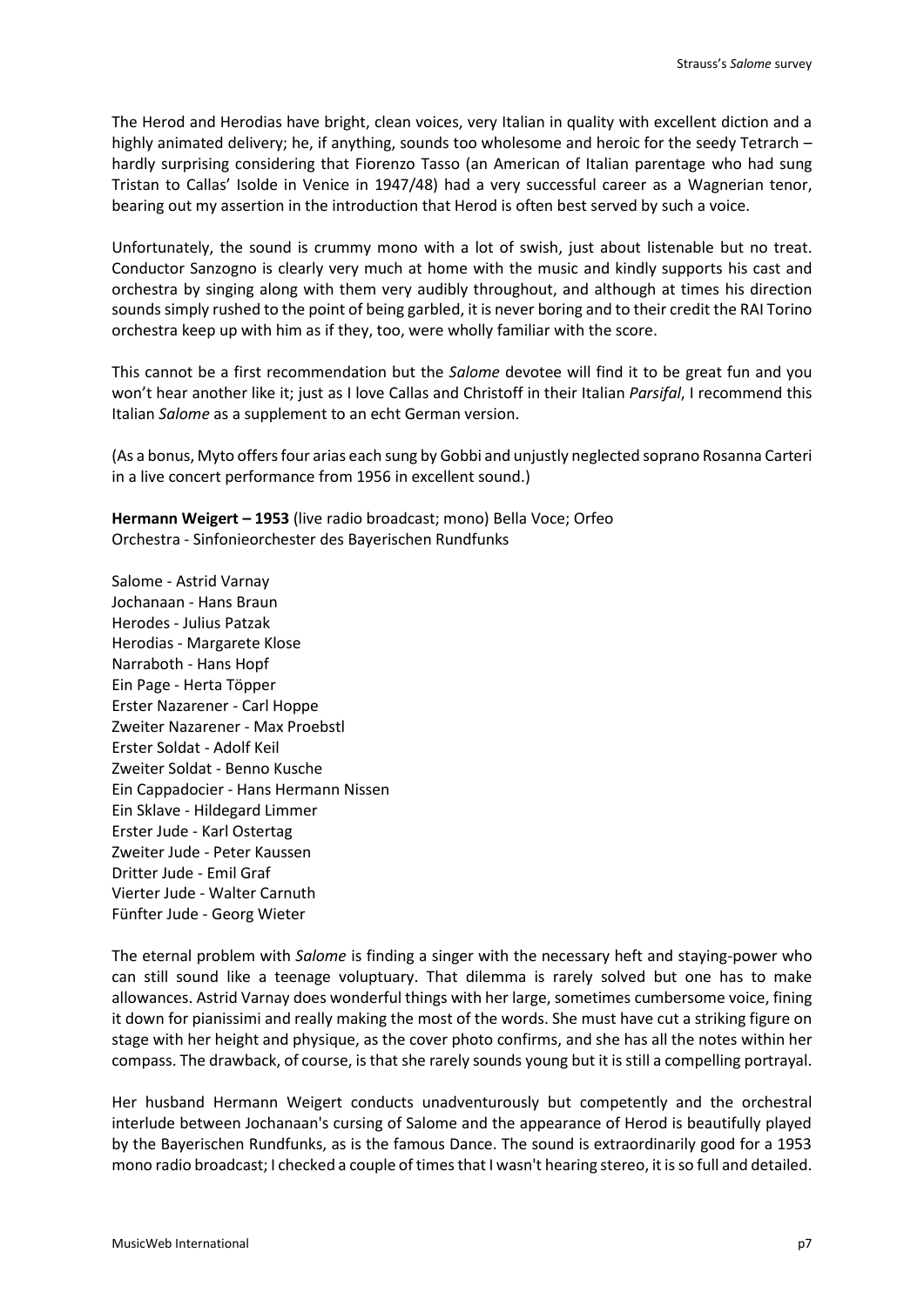The cast is interesting: Patzak gives us an oily, unhinged Herod - a very convincing portrayal of a demented pervert sung in almost too sweet a voice - which is what makes it so eerie (he does the same with Mime for Krauss.) The great Margarete Klose is a rich-voiced, scornful Herodias. Hans Hopf's stentorian tenor is too clumsy for Narraboth but he is perfectly acceptable. Hans Braun's workaday baritone does not have the easy sheen of star singers such as Van Dam, Terfel or Wächter as the Baptist; his top notes are a bit windy and his legato indifferent, but he is immersed in his role. Some of the voices in the supporting cast are a bit provincial but they, too, act well.

Devotees of this most disturbing, dramatic and demented of operas will want to hear this account.

**Clemens Krauss – 1954** (studio; mono) Naxos Orchestra - Wiener Philharmoniker

Salome - Christel Goltz Jochanaan - Hans Braun Herodes - Julius Patzak Herodias - Margareta Kenney Narraboth - Anton Dermota Ein Page - Else Schürnoff Erster Nazarener - Ludwig Weber Zweiter Nazarener - Harald Pröglhoff Erster Soldat - Walter Berry Zweiter Soldat - Herbert Alsen Ein Cappadocier - Ljubomir Pantscheff Ein Sklave - Hermann Gallos Erster Jude - Rudolf Christ Zweiter Jude - Hugo Meyer-Welfing Dritter Jude - Kurt Preger Vierter Jude - Murray Dickie Fünfter Jude - Franz Bierbach

This is the first of Christel Goltz' two studio recordings and much the more recommendable, although she is not in such good form as she was for Keilberth's earlier radio broadcast; she has the right vocal make-up, being febrile and youthful in timbre, but she is too frequently wobbly and tremulous, and she tires in the final scene, singing a little flat. Surprisingly, she is better live for Mitropoulos the same year. Dermota makes a refined, rather effete Narraboth and the Page sounds too matronly. Hans Braun sometimes sounds remarkably like an older Walther Berry without his glamour of tone; he sounds too mature and I don't get much of a sense of Jochanaan's other-worldly fanaticism or fantasy from his straightforward delivery. Patzak reprises his oleaginous, splendidly acted Herod but I still prefer a singer-actor with more voice. Krauss conducts with considerable subtlety and the patrician VPO is superb, but I find some lack of impact and swagger in Krauss' lyrical, detailed and carefully phrased direction – strange, for a conductor whose *Ring* is so propulsive. Naxos has done a fine job in cleaning up the mono sound, which remains a bit detached and distant, lacking the immediacy of, for example, Moralt's studio account. In truth, for all that some hail this as a classic version, I found it a little disappointing.

**Dimitri Mitropoulos – 1955** (live; mono) Walhall Orchestra - Metropolitan Opera

Salome - Christel Goltz Jochanaan - Paul Schöffler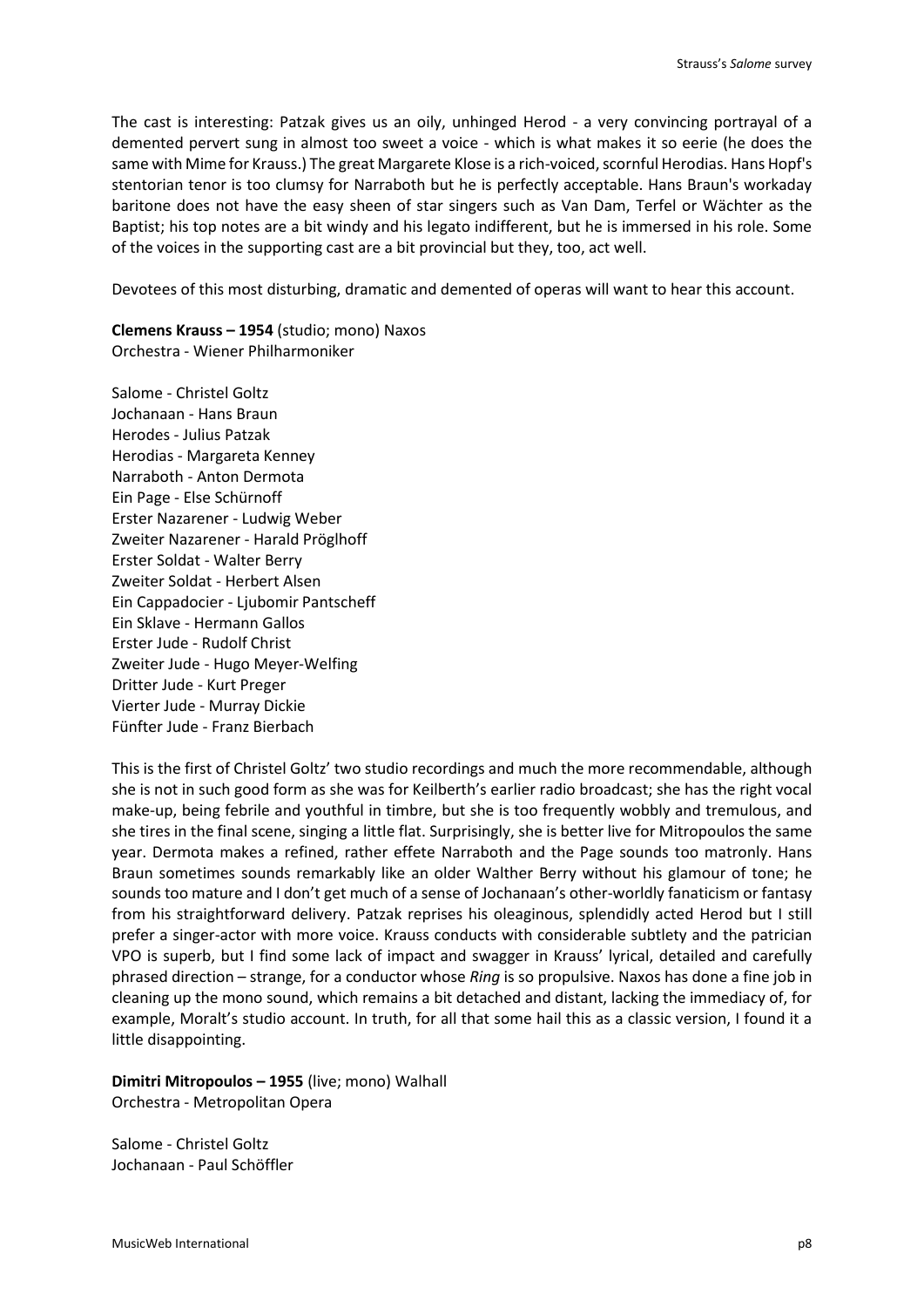Herodes - Ramón Vinay Herodias - Blanche Thebom Narraboth - Brian Sullivan Ein Page - Mildred Miller Erster Nazarener - Nicola Moscona Zweiter Nazarener - Calvin Marsh Erster Soldat - Norman Scott Zweiter Soldat - Lorenzo Alvary Ein Cappadocier - Osie Hawkins Ein Sklave - Vilma Georgiou Erster Jude - Gabor Carelli Zweiter Jude - James McCracken Dritter Jude - Alessio De Paolis Vierter Jude - Paul Franke Fünfter Jude - Gerhard Pechner

*Salome* was a "succès de scandale" from the word go and still has the power to shock. That moment when, after the hesitant staccato violin mutterings, the timpani roll and roar and the spotlight falls on to the severed head of John the Baptist dangling from the executioner's arm, is pure Grand Guignol theatre - and Mitropoulos, as you would expect, squeezes every ounce of drama out of it.

The live mono sound from 1955 is pretty good here; what a pleasure it is immediately to hear the secure, heroic tones of Narraboth as sung by Brian Sullivan, reprising the role he had previously sung on stage for Reiner in the celebrated Welitsch performances Unfortunately, that fine singer Paul Schöffler sounds about as virile and sexy as a bank clerk but he is firm of voice and if it's unbridled lust you want, it is provided in abundance by Christel Goltz. In truth, her voice is too broad and wobbly to suggest a delinquent teenager with a nasty case of erotic fixation but the intensity and power of her soprano go a long way to disguise that. She is frighteningly single-minded and can whop those high notes dead centre in a way that clearly pins the New Yorkers to the back of their plush, velvet seats.

For me, the other stand-out performance is baritone-tenor-baritone (it's a long story - look it up) Ramón Vinay as Herod; he is simply wonderful at suggesting how unhinged that neurotic monarch is and he can really sing what is in fact another Strauss tenor role almost as murderous as Bacchus or Menelaus. Apart from his general vocal security - he was, after all, a premier Heldentenor - to give just one example of the detail he brings to the role, he is chillingly hectic and hectoring when he misses his ring. Blanche Thebom is predictably strong as Herodias and there are some famous names including James McCracken - in the supporting roles, just starting out on their careers.

The Met orchestra had already shown under Reiner how they could convey the shimmering luminescence of Strauss's score and although the recording places them too far back in the sound picture we can still hear their virtuosity; they rise magnificently to the climaxes under Mitropoulos's taut, nervy direction.

In sum, this is another worthy *Salome* to add the long list of recordings and performances with something to say about this stupendous music.

**Georg Solti – 1961** (studio; stereo) Decca Orchestra - Wiener Philharmoniker

Salome - Birgit Nilsson Jochanaan - Eberhard Wächter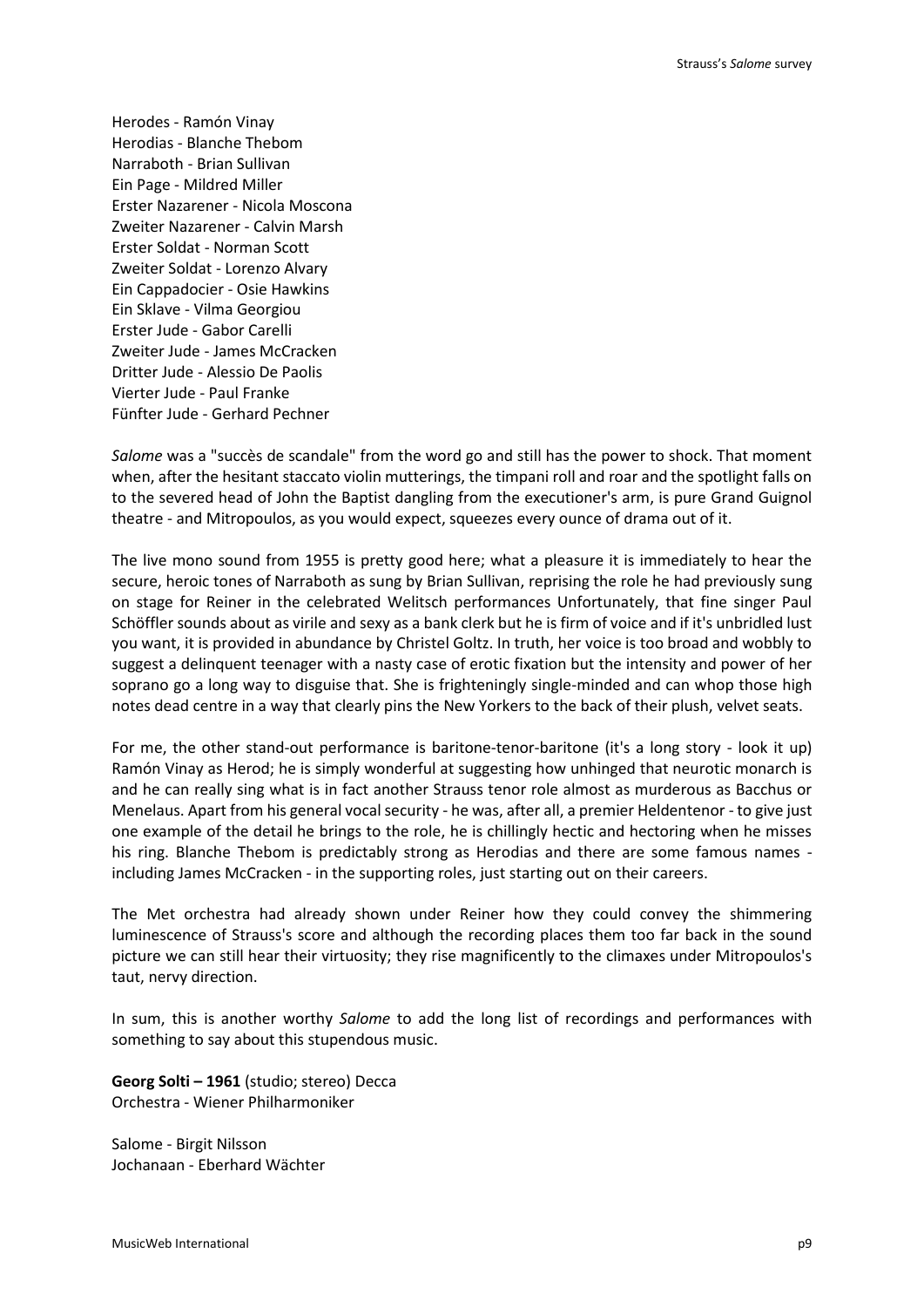Herodes - Gerhard Stolze Herodias - Grace Hoffman Narraboth - Waldemar Kmentt Ein Page - Josephine Veasey Erster Nazarener - Tom Krause Zweiter Nazarener - Nigel Douglas Erster Soldat - Zenon Kosnowski Zweiter Soldat - Heinz Holecek Ein Cappadocier - Theodor Kirschbichler Ein Sklave - Liselotte Maikl Erster Jude - Paul Kuën Zweiter Jude - Stefan Schwer Dritter Jude - Kurt Equiluz Vierter Jude - Aron Gestner Fünfter Jude - Max Proebstl

Given that they share three of the same principal singers, this studio recording exhibits the same manifest qualities of Georges Sébastian's live performance four years later (see below) but of course the sound is superior here. On the other hand, Nilsson is arguably even more dynamic and released performing live and some are irritated here by Stolze's grating tenor and what may reasonably be perceived as over-egging his characterisation of the randy, semi-demented Tetrach. I find him riveting, even if I prefer a less histrionic approach and a purer voice. Otherwise, there is greater strength in depth in the supporting cast here for Solti, with Waldemar Kmentt contributing a fervent Narraboth and several famous names in relatively minor roles, such as Josephine Veasey, Tom Krause, Paul Kuën and Kurt Equiluz, all of whom make their mark. Eberhard Wächter is more atmospherically positioned in the aural field here, too and his Jochanaan remains a model of its type, combining youth, steadiness, resonance and intensity.

It is also reasonable to be of the opinion that Nilsson's slight restraint compared with the later recording is more apt to depicting a teenager, as her problem with this role was always the overpowering nature of her vocalism. She is more youthful and silvery here, with pianissimi worthy of Caballé, whereas live, despite still often singing quietly, she is simply overwhelming in a manner which is mightily impressive but perhaps not as dramatically appropriate.

I have no problem with the dynamism of Solti's direction; it seems to me that it is precisely this kind of music that he does best and the virtuosity of the VPO is rivalled only by Karajan's BPO in their two recordings considered below.

**Otmar Suitner – 1963** (studio; stereo) Berlin Classics Orchestra - Dresdner Staatskapelle

Salome - Christel Goltz Jochanaan - Ernst Gutstein Herodes - Helmut Melchert Herodias - Siw Ericsdotter Narraboth - Heinz Hoppe Ein Page - Eva Fleischer Erster Nazarener - Theo Adam Zweiter Nazarener - Johannes Kemter Erster Soldat - Rainer Lüdeke Zweiter Soldat - Helmut Eyle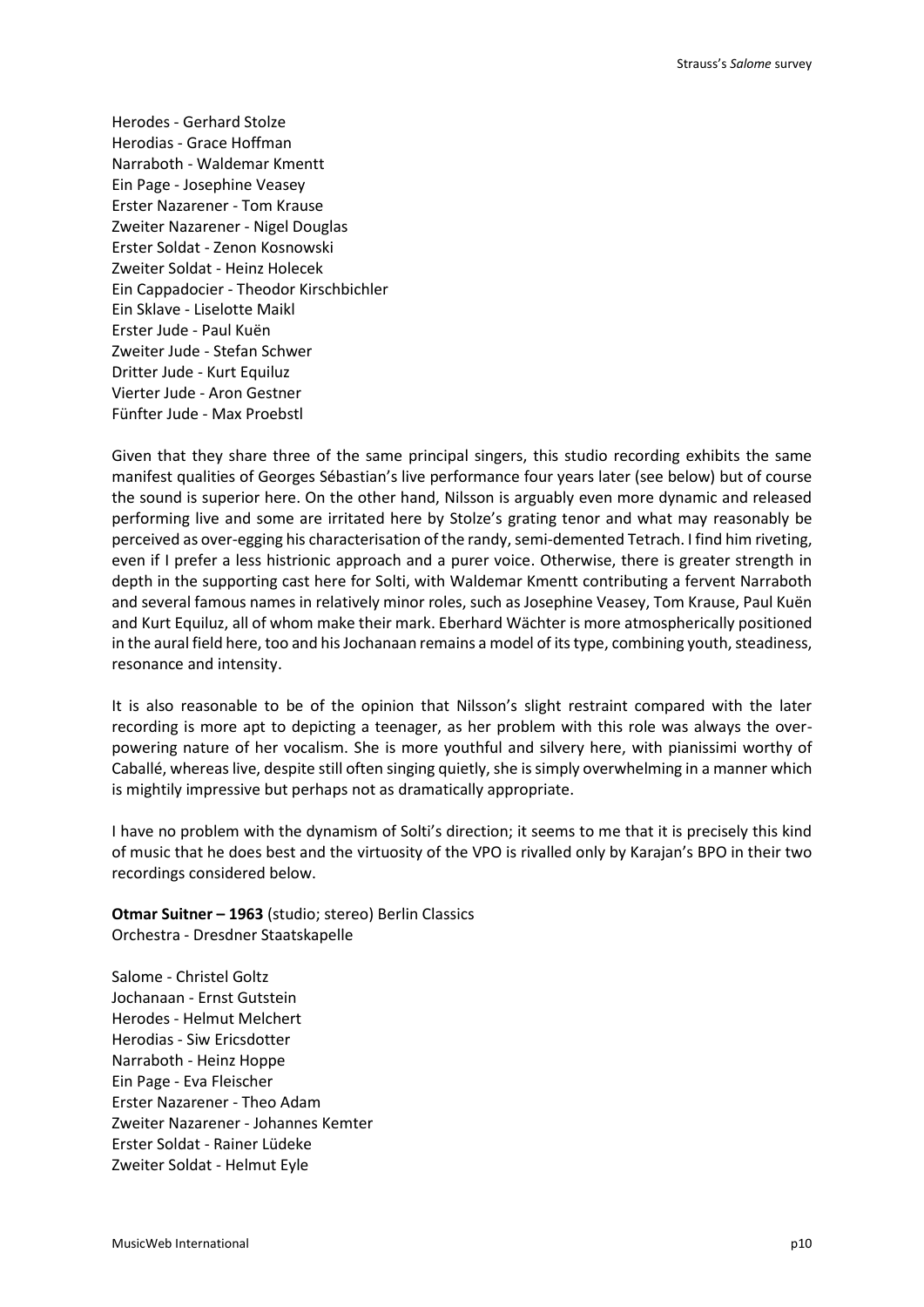Ein Cappadocier - Fred Teschler Ein Sklave - Friederike Apelt Erster Jude - Harald Neukirch Zweiter Jude - Helmut Goldman Dritter Jude - Guntfried Speck Vierter Jude - Hans-Joachim Rotzsch Fünfter Jude - Günther Leib

I am an admirer of Otmar Suitner and nothing he does here alters that; in fact, his conducting in combination with the simply gorgeous playing of the Staatskapelle Dresden is riveting. The recorded sound is warm and hiss-free, extraordinary for its vintage and the orchestral music is easily the best played I have ever heard, despite competition of the highest level.

But o my best-beloved, the singers, the singers...where do I begin?

At the beginning: the dreaded Heinz Hoppe bawls and yells hoarsely as Narraboth, who should sound like a very young, naive, love-struck subaltern, not a wheezy recovering alcoholic and heavy-smoker in advanced middle age. Speaking of which, the wobbly, matronly Page is matched by Christel Goltz' equally wobbly, breathless singing. She was once a great Salome but here can scarcely sustain a note and mostly avoids singing on the right one, preferring to give up somewhere near a quarter-tone beneath the one required. She is close to unlistenable most of the time - and all the while Suitner is accompanying her divinely, with such beautiful instrumental tone. The supporting cast sound similarly vocally-challenged and includes an undistinguished, hoarse-voiced but at least characterful pair in Herod and Herodias. Best of the bunch is Ernst Gutstein as Jochanaan - I like the way he is placed deep within an echoing, atmospheric cistern acoustic - but he has a throaty sound with an unfortunate disjuncture between his middle voice and top notes and is hardly the noble prophet of one's dreams (think of van Dam, Wächter in his prime or Sherrill Milnes in his pomp). Moving on…

**Georges Sébastian – 1965** (live; stereo) House of Opera; Opera depot Orchestra - Teatro Colón - Buenos Aires

Salome - Birgit Nilsson Jochanaan - Eberhard Wächter Herodes - Fritz Uhl Herodias - Grace Hoffman Narraboth - Renato Sassola Ein Page - Isabel Casey Erster Nazarener - Juan Zanin Zweiter Nazarener - Enzo Betti Erster Soldat - Victor De Narké Zweiter Soldat - Jorge (Giorgio) Algorta Ein Cappadocier - Mario Verazzi Ein Sklave - Sofia Schultz Erster Jude - Eugenio Valori Zweiter Jude - Carlos Giusti Dritter Jude - Per Drewsen Vierter Jude - Ernesto Gasco Fünfter Jude - Guerrino Boschetti

This live recording from Buenos Aires is very strongly cast, something immediately apparent from a glance at the roster, Narraboth's first notes and the subsequent interventions from the Page and the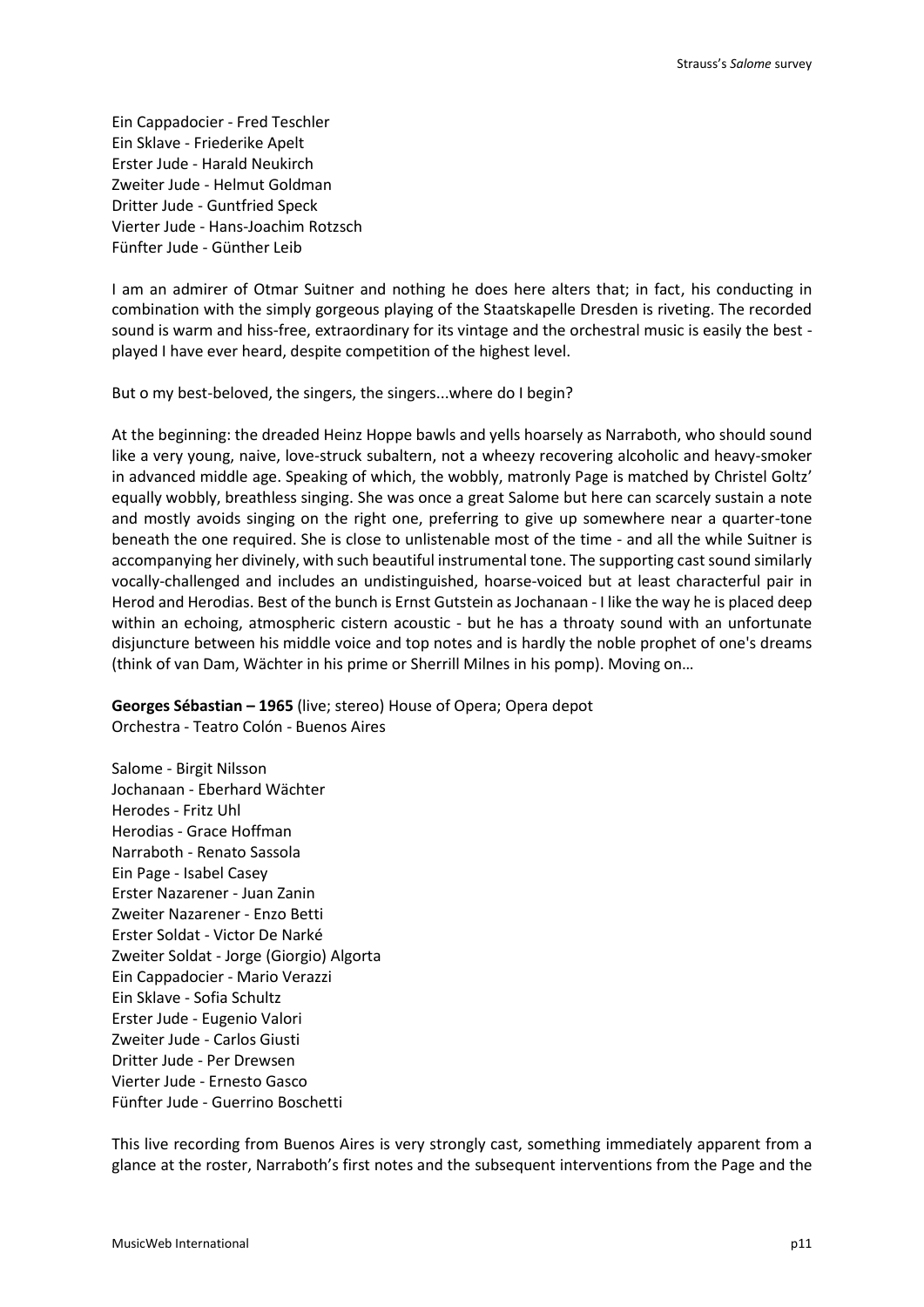soldiers. Birgit Nilsson, as a searing Salome, Eberhard Wächter, as a blazing, authoritative Jochanaan, and Grace Hoffman, as a mocking, experienced Herodias, are the same three principals as in the famous studio recording from four years earlier under Solti and are still obviously voices of the highest quality. Fritz Uhl's Herod confirms my preference for a Heldentenor in the role. Conductor Georges Sébastian presides confidently over a fleet performance from a good orchestra, despite some minor flubs in the brass; what a company the Teatro Colón was in those days. The stereo sound is good if a little blowsy and over-resonant, and there is sometimes quite a lot of stage thumping, especially during Herod's wheedling appeals to Salome to dance for him.

Nilsson never sounded much like a teenage girl but her vocalism and handing of the text are so impressive as to stifle objection; she is if anything more confident and unbuttoned here than in that studio version where just occasionally she is restrained, suggesting that she was being more careful there than she needed to be performing live. I have never heard her deliver bigger, more penetrating top notes than here; her repeated demands for "den Kopf des Jochanaan!" are like a laser-bolts and the last fifteen minutes is a tour de force of singing. However, she also produces some exquisitely sweet and steady pianissimi, as in "Und das Geheimnis der Liebe." Just for her performance alone, I would strongly recommend this recording, even though it has other, great merits.

**Erich Leinsdorf – 1968** (studio; stereo) RCA Red Seal Orchestra - London Symphony Orchestra

Salome - Montserrat Caballé Jochanaan - Sherrill Milnes Herodes - Richard Lewis Herodias - Regina Resnik Narraboth - James King Ein Page - Júlia Hamari Erster Nazarener - Michael Rippon Zweiter Nazarener - Gwyn Griffiths Erster Soldat - Neil Howlett Zweiter Soldat - David Kelly Ein Cappadocier - Dennis Wicks Ein Sklave - Elizabeth Bainbridge Erster Jude - Kenneth MacDonald Zweiter Jude - Robert Bowman Dritter Jude - David Lennox Vierter Jude - John Brecknock Fünfter Jude - George Macpherson

This is clearly one of Leinsdorf's best recordings, worthy to rank alongside his *Die Walküre* but he keeps the "pedal to the metal" throughout and thus creates a febrile atmosphere which leaves little room for the kind of subtleties that Karajan finds in his account. The LSO respond to his insistence on momentum and plays superbly; the result is a big, crude, exciting, indulgent, Expressionist splurge of sound. Fortunately, this generalised, gung-ho onslaught on the score is counter-balanced by the nuance and delicacy of the young Caballe's interpretation of Salome. I worried that she might not find the right voice as she can sometimes sound matronly - but not here; she floats her trademark pianissimi to suggest the chilling faux-naïveté of the twisted teenager - and of course, given her early experience performing in Germany, her German is very convincing. Milnes gives us a Jochanaan of the kind I like and which compares with Van Dam in the Karajan: a noble, soaring-voiced prophet whose diatonic music and stern warnings sound like the voice of divine judgement when set against the crazed decadence of Herod's court. Unfortunately, the dramatically convincing and justified sound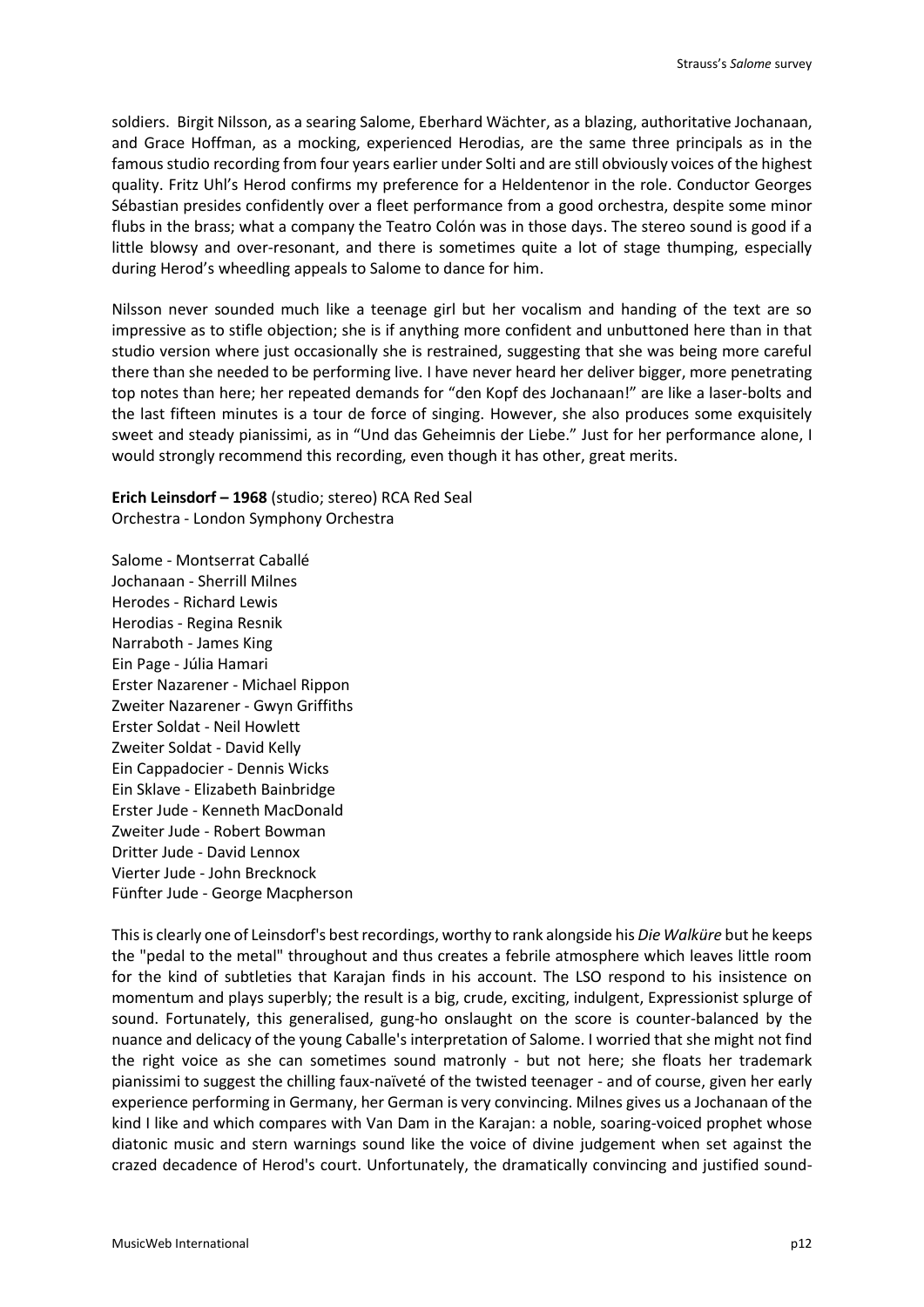effect of placing Milne's voice deep in the cistern-prison means that we cannot hear him as well as I would have liked. Richard Lewis' Herod is a tour de force, very well sung and bringing out all the craven nastiness of the most unhinged monarch in opera. James King gives us a suitably neurotic and angstridden Narraboth and although Regina Resnik's Herodias is a bit worn, this is not unsuitable for that raddled old whore and she characterises skilfully. (I always enjoy Herodias' cackling mockery of Herod when he attempts to bribe Salome by offering her his collection of milk-white peacocks: "...du bist lächerlich mit deinem Pfauen."). The rest of the cast consists of some of the best British singers around in the late 60's; particular mention must go to Michael Rippon's rich-toned First Nazarene.

This set has been neglected in favour of the Solti and Karajan versions; I like very much all three as they all offer a valid and absorbing take on this wonderfully concise and concentrated opera. (One wonders whether Strauss could not have been so rigorous and economical in other of his works, which have more than their fair share of "mauvais quarts d'heure".)

**Karl Böhm – 1970** (live composite; stereo) Brilliant; DG; Decca Eloquence Orchestra - Hamburgische Staatsoper

Salome - Gwyneth Jones Jochanaan - Dietrich Fischer-Dieskau Herodes - Richard Cassilly Herodias - Mignon Dunn Narraboth - Wieslaw Ochman Ein Page - Ursula Böse Erster Nazarener - Hans Sotin Zweiter Nazarener - Horst Wilhelm Erster Soldat - Kurt Moll Zweiter Soldat - Carl Schultz Ein Cappadocier - Franz Grundheber Ein Sklave - Willy Hartmann Erster Jude - Peter Haage Zweiter Jude - Jürgen Förster Dritter Jude - Kurt Marachner Vierter Jude - Heinz Kruse Fünfter Jude - Heinz Blankenburg

This live DG recording has now been repackaged on the Brilliant label at their usual bargain price and even if you already have other recordings of *Salome*, this one earns the right to your consideration by virtue of the one of the most convincing Salomes on record in Gwyneth Jones' monstrously sensual and vocally overwhelming performance.

There is virtually none of the wobble or bumpiness which disfigures some of her recordings, although there is still an occasional slight tendency to spread on the loudest, longest notes - but that's all. She is a superb vocal actress with the lower register and the intensity to enthral the listener, and unlike the great but stentorian Nilsson, she sounds young and vulnerable, big, pure and thrilling of sound in an assumption closest to that of Rysanek.

Indeed, there is an array of the finest voices here, from the young Kurt Moll's immediately noticeable First Soldier, to Franz Grundheber as a Cappadocian, to Hans Sotin as First Nazarene; these and other singers here were soon to become opera stars. The Hamburg Opera here fields an extraordinarily impressive cast with Heldentenor Richard Cassilly's almost-too-beautiful but intensely acted Herod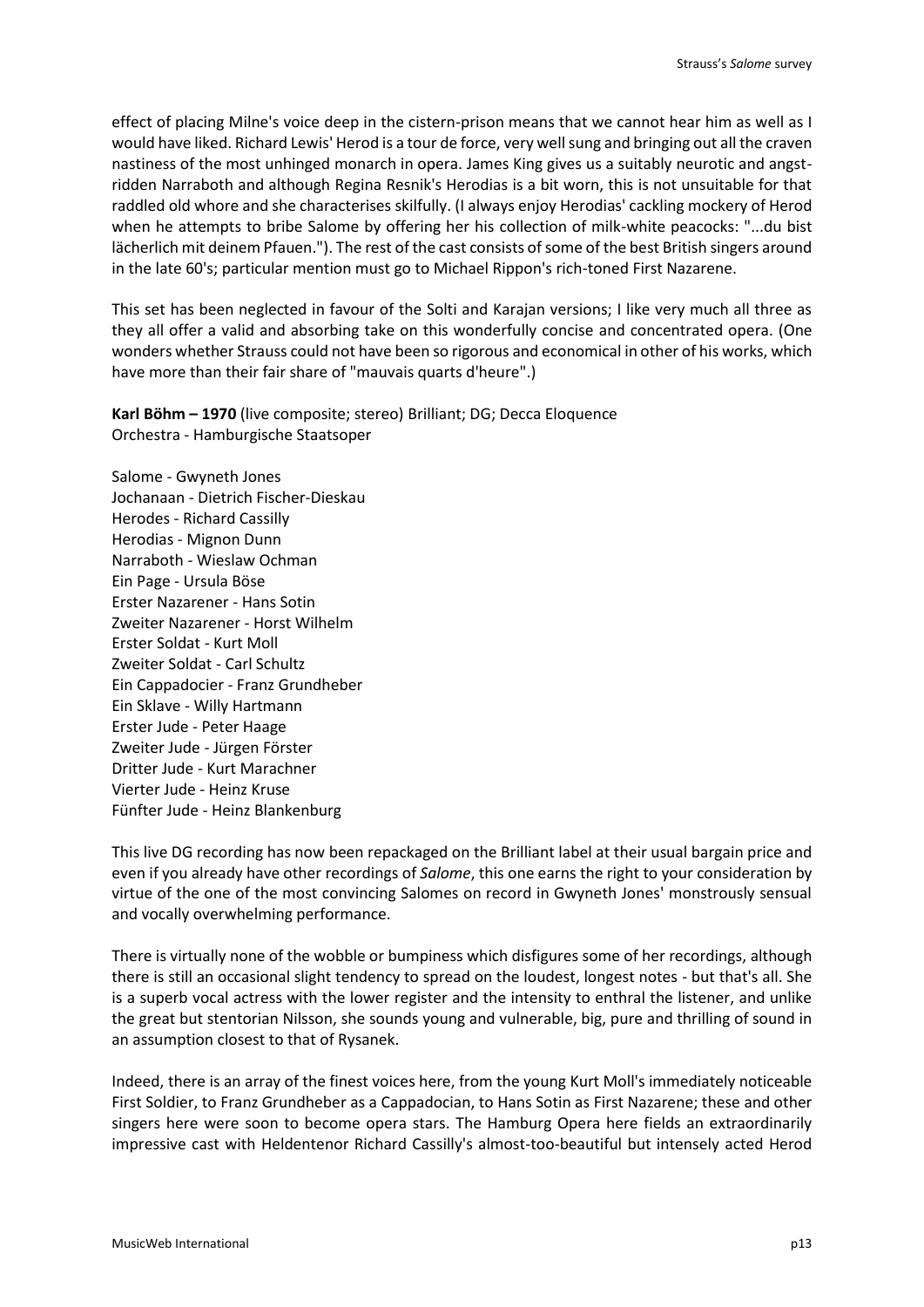and Mignon Dunn as a powerful Herodias. Wieslaw Ochmann's elegant, silvery tenor is ideal as Narraboth and the rich-voiced Ursula Boese is a stand-out as the Page - a role often under-cast.

As other reviewers have remarked, the balance between stage and pit was always too biased in favour of the former but that means we get great dramatic immediacy in the exchanges between the singers. The Hamburg Staatsoper orchestra may not be as sumptuous as the VPO but they are precise, flexible and energised. They are expertly directed by Böhm who, as the interesting booklet note explains, despite being at his best in Strauss never conducted as many performances of his operas as one might have thought, often choosing instead to concentrate on championing contemporary work. Nonetheless, this shows him shaping and phrasing with wonderful subtlety, getting the balance between the jaggedness and lyricism of the score just right and building to a chilling climax. The celebrated Dance of the Seven Veils begins in a deceptively leisurely and languorous fashion but its effectiveness was no doubt enhanced by the Salome's legendary comeliness and her willingness to disrobe.

So; the caveat? D-F-D, of course. I wonder why he thought this role was suitable to his talents. His ego was prodigious and often led him into acts of hubris such as thinking that he had the vocal heft and glamour to tackle Jochanaan – just as he fondly imagined that he could sing Wotan for Karajan. All the old mannerisms are there: he barks, lunges and strains at top notes, rolls his r's ferociously, overemphasises text and generally sounds as if he is stretching every tendon to sing the thing. I know this bothers others less than it does me and I concede that he performs with conviction, but there are so many more vocally alluring and equally dramatic assumptions of the role and I always object when he strays into the territory of others, as with his excursions into Verdi. Nuff said; I still recommend this extraordinary live recording for all the other reasons above.

(I wonder why Brilliant puts this into a chunky double case when it fits neatly into a slimline double case, given that it has only a thin booklet.)

**Karl Böhm – 1972** (live; stereo) RCA Red Seal Orchestra - Wiener Philharmoniker

Salome - Leonie Rysanek Jochanaan - Eberhard Wächter Herodes - Hans Hopf Herodias - Grace Hoffman Narraboth - Waldemar Kmentt Ein Page - Rohangiz Yachmi(-Caucig) Erster Nazarener - Peter Wimberger Zweiter Nazarener - Siegfried Rudolf Frese Erster Soldat - Tugomir Franc Zweiter Soldat - Frederick Guthrie Ein Cappadocier - Reid Bunger Ein Sklave - Ewald Aichberger Erster Jude - Murray Dickie Zweiter Jude - Heinz Zednik Dritter Jude - Kurt Equiluz Vierter Jude - Karl Terkal Fünfter Jude - Herbert Lackner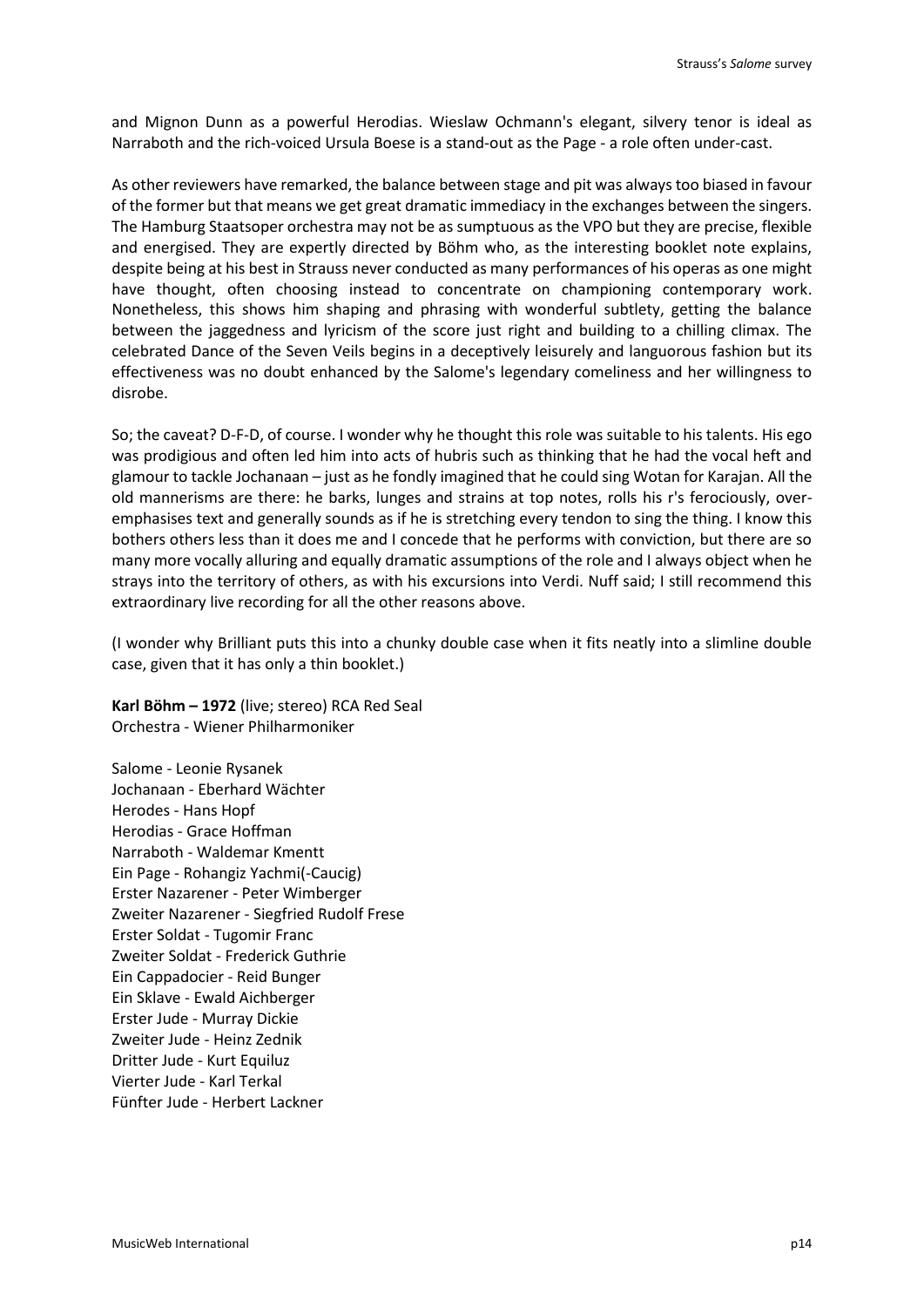I am by no means an uncritical admirer of Karl Böhm but I maintain that he is usually heard at his best in live Richard Strauss operas, especially with the VPO; his *Daphne* is just such another triumph as this *Salome*.

I have similar theoretical reservations about beloved Austrian soprano Leonie Rysanek; her voice is often odd, cloudy, with pronounced breaks and bouts of unsteadiness - yet when I hear her, I am invariably caught up by the intensity of her singing, and this *Salome* is no exception. The stereo sound is excellent for a live 1972 performance, especially as it is, an Austrian Radio recording issued by RCA rather than the poor Opera d'Oro version and the odd cough is tolerable. Rysanek was in her midforties but she preserved a voice far longer than most hochdramatische sopranos and although she might not sound much like a teenager, she is a consummate vocal actress and no more or less nubile than other successful exponents of this murderous role like Varnay, Nilsson and Gwyneth Jones; perhaps only Behrens, Studer and Welitsch have approached the ideal but none of those had Rysanek's vocal amplitude.

Hans Hopf, never a subtle artist, bawls and bellows his way through Herod convincingly enough and Eberhard Wächter's lightish baritone is clearly pushed to its limits by the declamatory demands of the role of Jochanaan, such that he sometimes almost wobbles, but he just about gets away with it. Grace Hoffman is suitably raddled and demented as the harridan Herodias. That versatile Viennese tenor stalwart Waldemar Kmentt is stylish as Narraboth; the Page is poor. The rest of the cast is made of Vienna Opera regulars.

No; the stars of the show are the superb orchestra under Böhm and Rysanek in a searing portrayal; they make the purchase of this set, now available ridiculously cheaply, mandatory for devotees of this opera like me who already have too many recordings. This is thrilling live theatre; the moment when the Executioner produces the head is electrifying and Rysanek's vocalising a force of nature.

(I suggest you do what I always do with these issues and save shelf space by transferring it from a double CD case into a slimline case, as the booklet - no libretto - fits easily inside.)

**Rudolf Kempe – 1974** (live; stereo) Golden Melodram Orchestra - Orchestre National de l'ORTF

Salome - Leonie Rysanek Jochanaan - Thomas Stewart Herodes - Jon Vickers Herodias - Ruth Hesse Narraboth - Horst R Laubenthal Ein Page - Marga Schiml Erster Nazarener - Peter Lagger Zweiter Nazarener - Klaus-Jürgen Küper Erster Soldat - Victor von Halem Zweiter Soldat - Xavier Tamalet Ein Cappadocier - Vladimir de Kanel Ein Sklave - Thérèse Cédelle Erster Jude - Gérard Friedman Zweiter Jude - Jürgen Förster Dritter Jude - Willy Müller Vierter Jude - Stan (Stass) Unruh Fünfter Jude - Horst Schäffer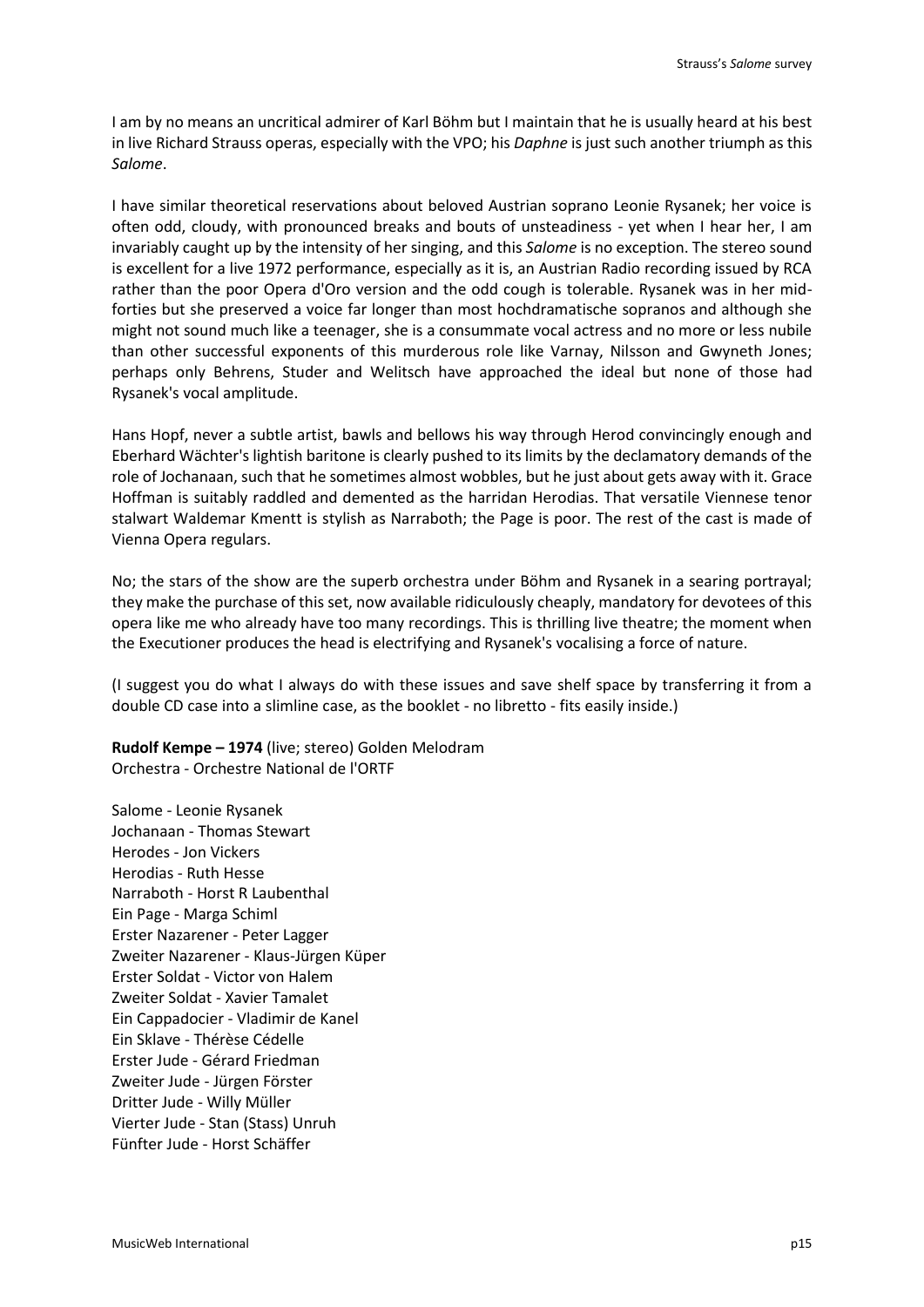This is a big-scale performance in the spacious acoustic of the Orange Festival in 1974, well recorded and highly dramatic. Kempe was a superb Strauss conductor; he manages to support his singers and bring out both the subtlety and the raw passion of this extraordinary score. I am especially impressed by the quality of the orchestral playing and the balance which allows details to be heard without too many extraneous stage noises.

The singers constitute a major attraction; there is a live recording under Böhm with the VPO two years earlier and I may as well repeat here what I said about Rysanek in that recording as it equally applies here: ... "her voice is often odd, cloudy, with pronounced breaks and bouts of unsteadiness - yet when I hear her I am invariably caught up by the intensity of her singing, and this *Salome* is no exception...Rysanek was in her mid-forties but she preserved a voice far longer than most hochdramatische sopranos and although she might not sound much like a teenager, she is a consummate vocal actress and no more or less nubile than other successful exponents of this murderous role like Varnay, Nilsson and Gwyneth Jones; perhaps only Studer and Welitsch have approached the ideal but neither had Rysanek's vocal amplitude."

Vickers is chilling as Herod - an inspired piece of casting. He does a fair amount of shouting but his big voice and distraught manner effectively convey the sheer, manic intensity of the lecherous Tetrarch. I am quite surprised that, given Vickers' well-known strict moral stance, he was prepared to play this unbalanced despot when he wouldn't touch Tannhäuser, but he is very successful here. Horst Laubenthal is a fine, plangent Narraboth and Thomas Stewart deploys his Wotan voice to suggest a prophet who is young, virile and obsessive. He struggles a bit with top notes but his essentially heroic tone is preferable to too many Jochanaans who lack heft and penetration. Ruth Hesse is a sardonic, dark-voiced Herodias - I like her mocking guffaws when her hapless husband fails first to cajole Salome into doing his perverted will then to dissuade her from the desired severed head of the Baptist. Bayreuth bass Victor von Halem is an impressive First Soldier.

There are plenty of highly recommendable recordings of this opera, especially those made by Karajan with Behrens (both in the studio and live) and of course Solti's studio recording, but fans of the singers and conductor here need not hesitate.

**Herbert von Karajan – 1977** (live; stereo) Opera Depot; Celestial audio Orchestra - Wiener Philharmoniker

Salome - Hildegard Behrens Jochanaan - José van Dam Herodes - Karl-Walter Böhm Herodias - Agnes Baltsa Narraboth - Wieslaw Ochman Ein Page - Helgä Angervo Erster Nazarener - Jules Bastin Zweiter Nazarener - Dieter Ellenbeck Erster Soldat - Gerd Nienstedt Zweiter Soldat - Kurt Rydl Ein Cappadocier - Helge von Bömches Ein Sklave - Horst Nitsche Erster Jude - Michel Sénéchal Zweiter Jude - David Knutson Dritter Jude - Martin Vantin Vierter Jude - Gerhard Unger Fünfter Jude - Erich Kunz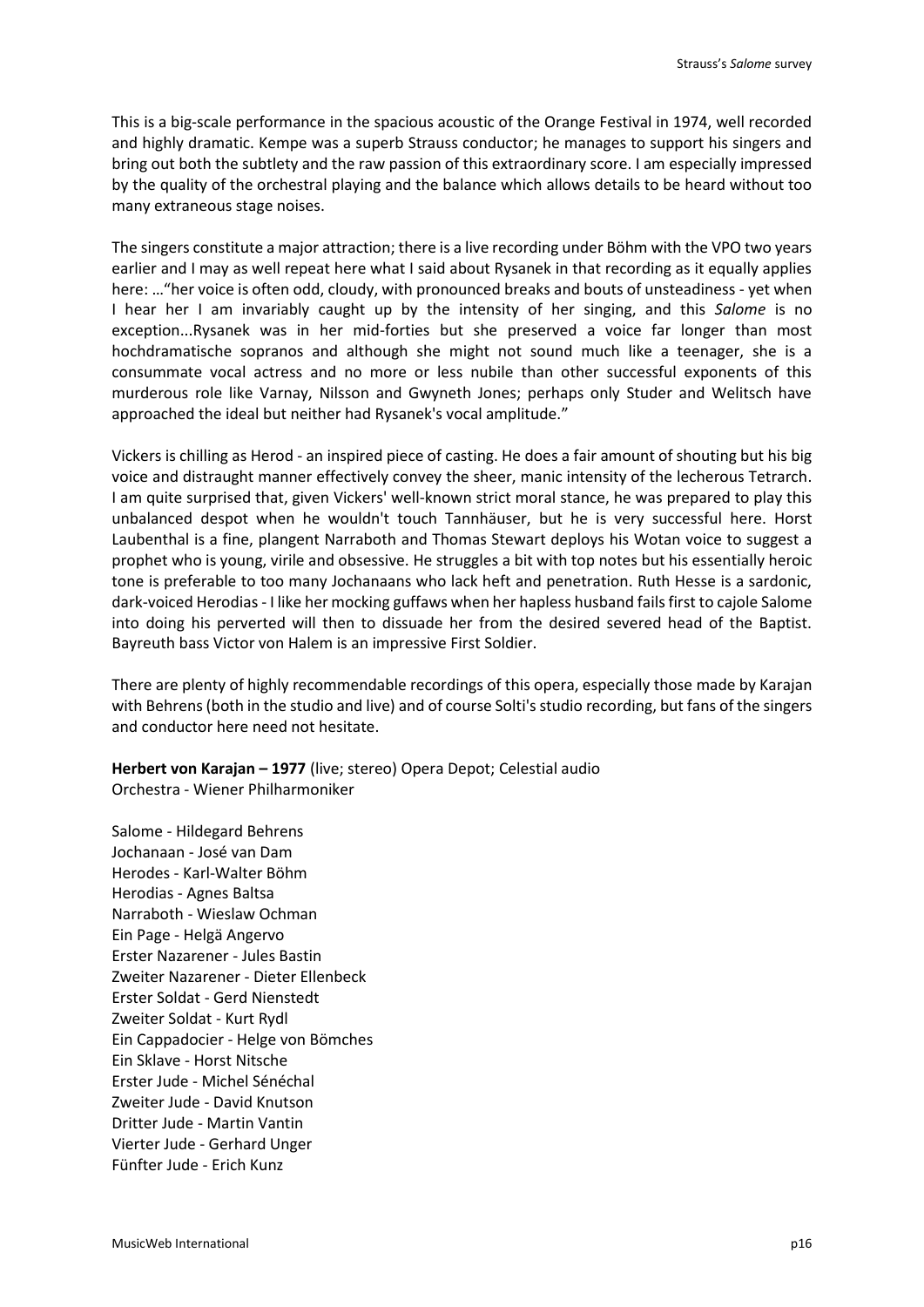This is a recording of the premiere of the production whose cast is almost identical to the subsequent studio recording – the only difference is the substitution in the latter of Heinz Zednik for Michel Sénéchal. Many consider it to be more vivid and dramatic than the studio version, although it is harder and more expensive to obtain and the live stereo sound is not as warm and full as the EMI issue, with some ambient noise and balancing issues.

For its strengths, read below; in truth, I do not hear much interpretative difference between the live and studio versions but inevitably the latter has the edge sonically.

**Herbert von Karajan - 1977-78** (studio; stereo) EMI Orchestra - Wiener Philharmoniker

Salome - Hildegard Behrens Jochanaan - José van Dam Herodes - Karl-Walter Böhm Herodias - Agnes Baltsa Narraboth - Wieslaw Ochman Ein Page - Helgä Angervo Erster Nazarener - Jules Bastin Zweiter Nazarener - Dieter Ellenbeck Erster Soldat - Gerd Nienstedt Zweiter Soldat - Kurt Rydl Ein Cappadocier - Helge von Bömches Ein Sklave - Horst Nitsche Erster Jude - Heinz Zednik Zweiter Jude - David Knutson Dritter Jude - Martin Vantin Vierter Jude - Gerhard Unger Fünfter Jude - Erich Kunz

I love the sensuality and languorous mystery of this recording; Karajan has a gift for conjuring up an atmosphere of lyrical beauty which morphs swiftly into Expressionist violence. Karajan was able to assemble a near-ideal cast, featuring two of the most beautiful voices in opera in the young Behrens and van Dam in their prime, before she encountered problems and his bass-baritone began to grey. Not even Wächter intones the prophet's pronouncements with the van Dam's poetry, fervour and nobility; Behrens has a bell-like clarity and a stage-animal's relationship with the text, delivering a portrayal of Salome which is both alluring and repulsive - and horribly credible. Her top notes aren't Nilsson's laser shafts but rather glittering and slightly tremulous, indicative of Salome's hysteria and derangement, and her lower register evinces the grim, inflexible determination of the indulged teenager who will not be denied. She is the most successful of all Salomes in suggesting youth and faux-naïveté. Karl Walter Böhm has a distinctive, slightly raspy tenor and acts impeccably without the element of caricature some object to in, for example, Stolze's Herod. Baltsa is luxury casting as Herodias and the tough edge in her mezzo enhances her portrayal of a hard, vulgar woman.

The conducting and orchestral playing are beyond reproach; this is truly a "Great Recording of the Century".

**Zubin Mehta – 1990** (studio; digital) Sony Classical Orchestra - Berliner Philharmoniker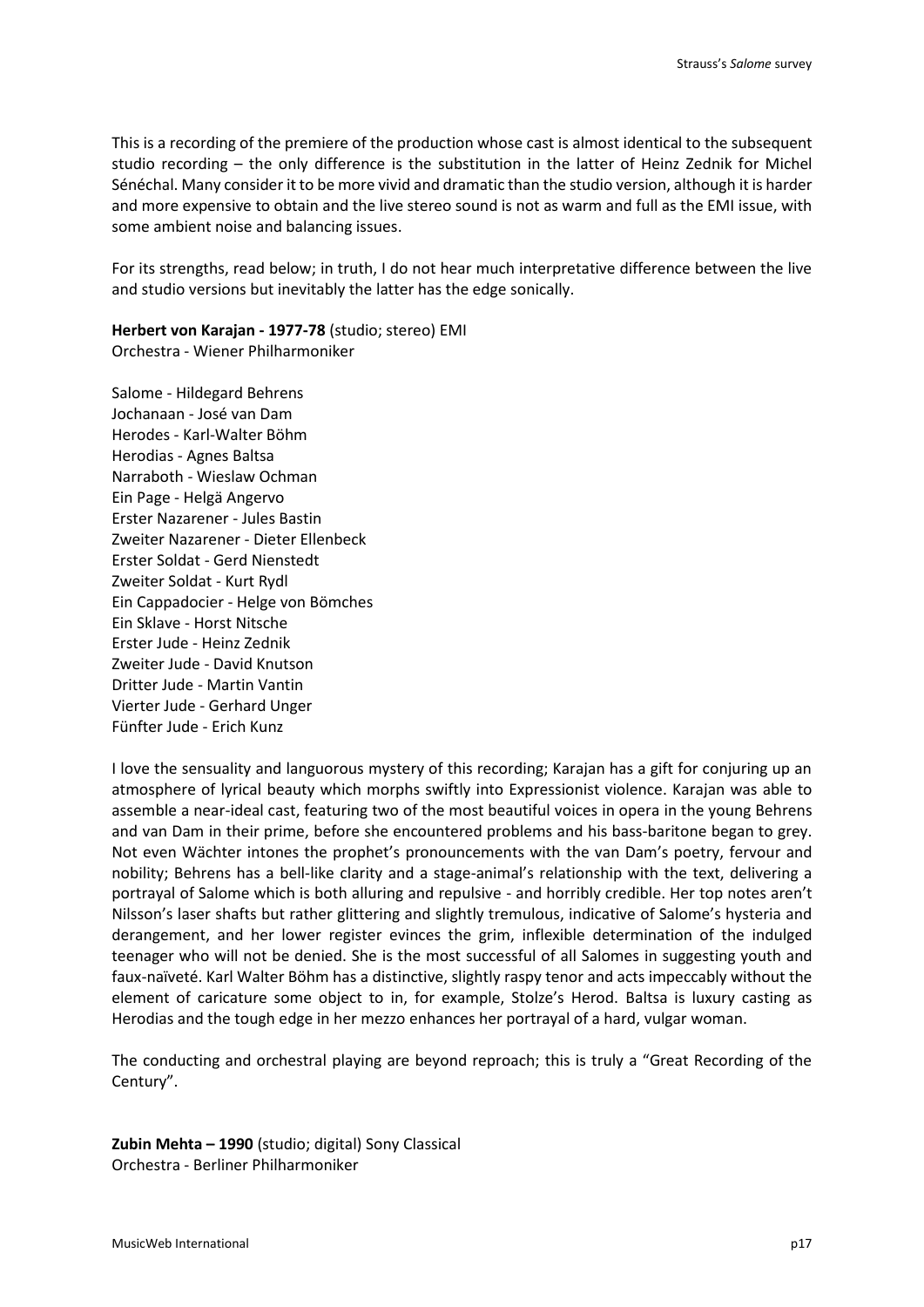Salome - Éva Marton Jochanaan - Bernd Weikl Herodes - Heinz Zednik Herodias - Brigitte Fassbaender Narraboth - Keith Lewis Ein Page - Gabriele Schreckenbach Erster Nazarener - Victor von Halem Zweiter Nazarener - Keith Lewis Erster Soldat - Julien Robbins Zweiter Soldat - Victor von Halem Ein Cappadocier - Reinhard Beyer Ein Sklave - Karl Markus Erster Jude - James O'Neal Zweiter Jude - Peter Maus Dritter Jude - Karl Markus Vierter Jude - Donald George Fünfter Jude - Reinhard Beyer

I'm afraid that I can't get very excited about this performance, especially as the sound is bit dim and the emotional temperature generally tepid. Mehta can usually be relied upon to give it all he's got in a score he is familiar with and which doesn't demand subtlety as its first ingredient, but everything sounds oddly refined and decorous to me, typified by Salome's Dance which is a paradigm for Mehta's generally lacklustre approach. I keep missing either Solti's drive or Karajan's luscious eroticism in this music; it's as if Mehta was content to go onto autopilot and rely upon the sleek professionalism of the world's finest orchestra - but it's simply not enough.

Some will want to judge this recording primarily on the quality of Eva Marton's Salome, although that would be unjustly to ignore the quality of the supporting singers: Keith Lewis' Narraboth immediately caresses the ear, Zednik continually impresses as the neurotic Herod and Fassbaender turns the wear in her voice to her advantage, using it to intensify the raddled, degenerate nature of Herodias. Weikl acts well but now has more than a hint of bleat in his baritone, lacking the smooth nobility of tone that Van Dam or Terfel have at their disposal to depict Jochanaan's otherwordly aloofness.

Although Marton's infamous wobble is not too prominent here she is still a tad laboured and deliberate in a role which demands a true singing actress such as Behrens for Karajan or even Nilsson, who of course shared the common disadvantage of sounding nothing like a demented teenager - but then, almost no singer can accomplish that given the vocal demands made upon Salome. Nilsson gives us a large-scale but nuanced account; Marton just belts it out - her final demand for Jochanaan's head sounds more like the exasperation of a PE teacher at the end of her tether with a particularly unruly class - there is absolutely nothing pervertedly seductive in her portrayal. The great moment when the executioner's arm extends into the light with the prophet's head dangling from his fist by the hair is pretty effective, but it would be hard for such forces as we have here to play such music without generating a certain raw thrill - and the climax to Salome's final triumphant paean over the head is also certainly thrilling. Nonetheless, I cannot help thinking that Mehta hasn't really got the measure of this opera; he seems to have divided it up into manageable chunks and I am not very convinced by Marton despite the overall strength of her singing and the quality of her co-singers. My preference remains for really integrated and dramatically coherent accounts.

**Seiji Ozawa – 1990** (studio; digital) Philips; Decca Orchestra - Dresdener Staatskapelle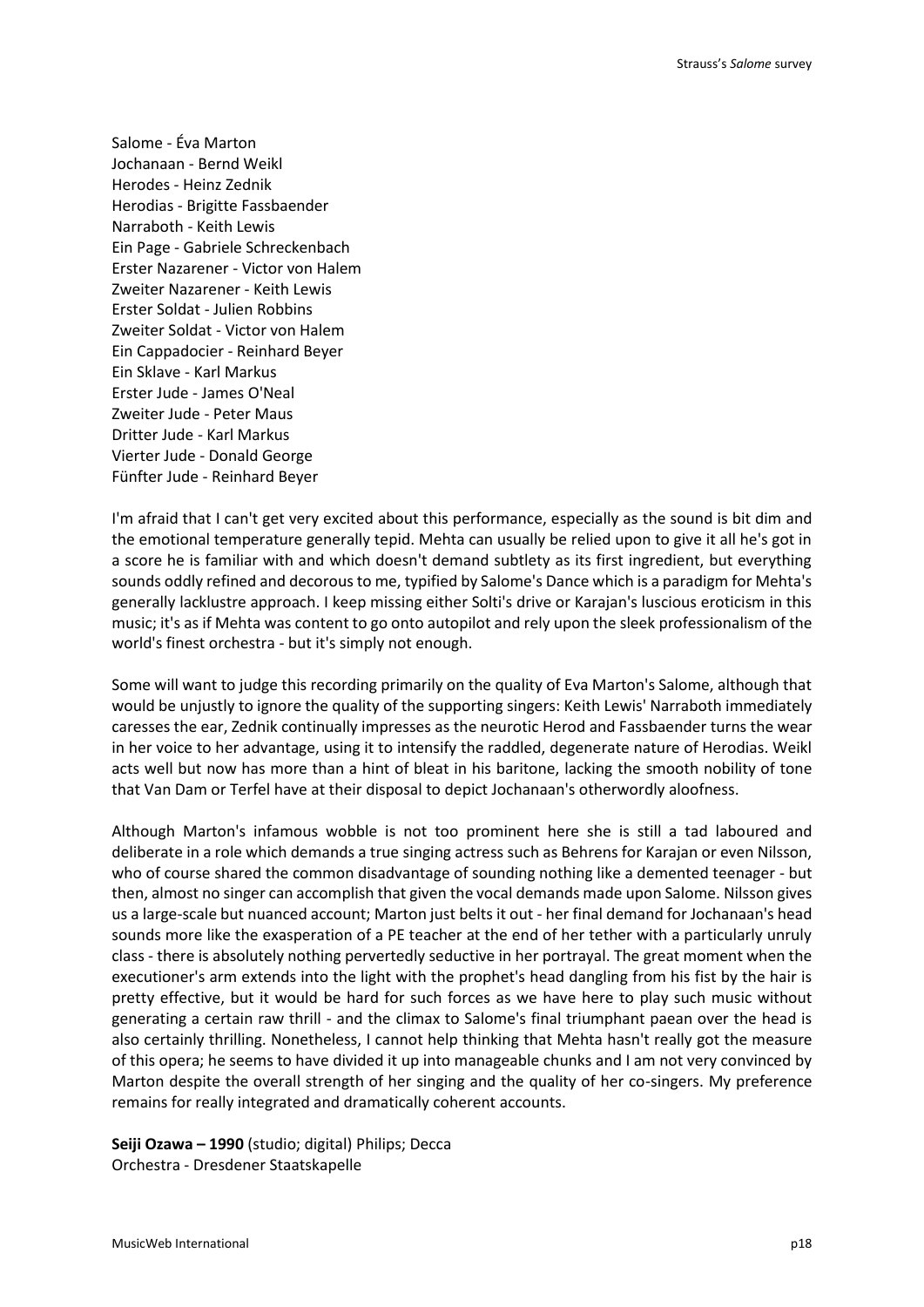Salome - Jessye Norman Jochanaan - James Morris Herodes - Walter Raffeiner Herodias - Kerstin Witt Narraboth - Richard Leech Ein Page - Annette Markert Erster Nazarener - Frank Schiller Zweiter Nazarener - Harrie Peeters Erster Soldat - Jürgen Commichau Zweiter Soldat - Rolf Tomaszewski Ein Cappadocier - Matthias Henneberg Ein Sklave - Andreas Schmidt Erster Jude - Andreas Conrad Zweiter Jude - Karl-Friedrich Hölzke Dritter Jude - Peter Küechler Vierter Jude - Andreas Schmidt Fünfter Jude - Günter Dreßler

This recording stymies me, it is such a mixture of the admirable, the puzzling and the downright poor.

Let's start with the Salome herself. I am full of praise for the tonal variety and range of colour Jessye Norman brings to her characterisation of the teenage "Ungeheuer". She can wheedle, cajole, affect naïveté, lighten her big tone delicately then call on ringing power and generally encompass every emotional nuance to depict Salome; her vocal acting before the apparition of the Baptist's head is a tour de force and in many ways hers is the most successful impersonation I know. There is no stately restraint here; she takes risks and throws herself into the part in a way that she could not do on stage owing to her physical limitations of build. Her top notes shine and her lower register is trenchant without her ever sounding matronly.

Similarly, I love Richard Leech's Narraboth, which is youthful, ardent and mellifluous, fully conveying his hopeless obsession with the poisonous princess. Kerstin Witt's big, hard-voiced Herodias is powerfully vocalised and suitably scornful.

The supporting cast is generally mediocre but my main reservations centre on the Herod, the Jochanaan and Ozawa's conducting. The Dresden Staatskapelle is mellow and melodious but sometimes the direction is so slack as to sound enervating, undercutting the tension at key moments and turning Salome's dance into a faintly titillating sashay instead of the orgy it should be. The playing aspires to grandeur but is often dull and dutiful, in the worst Ozawa mode, eschewing thrills.

About the Herod, sung by the (to me, unknown) hoarse-voiced tenor Walter Raffeiner, opinions are divided. He certainly sounds unhinged but spends so much time barking, howling and growling that the part is barely sung and he emerges quasi-voiceless.

Which leaves the Jochanaan. I have never much warmed to James Morris's nasal baritone but he was here in his best period. He lacks the sonorous resonance of Van Dam, Terfel, Milnes and Wächter but sounds suitably fervent and upright without exactly tickling my ears - in other words, OK but not really virile...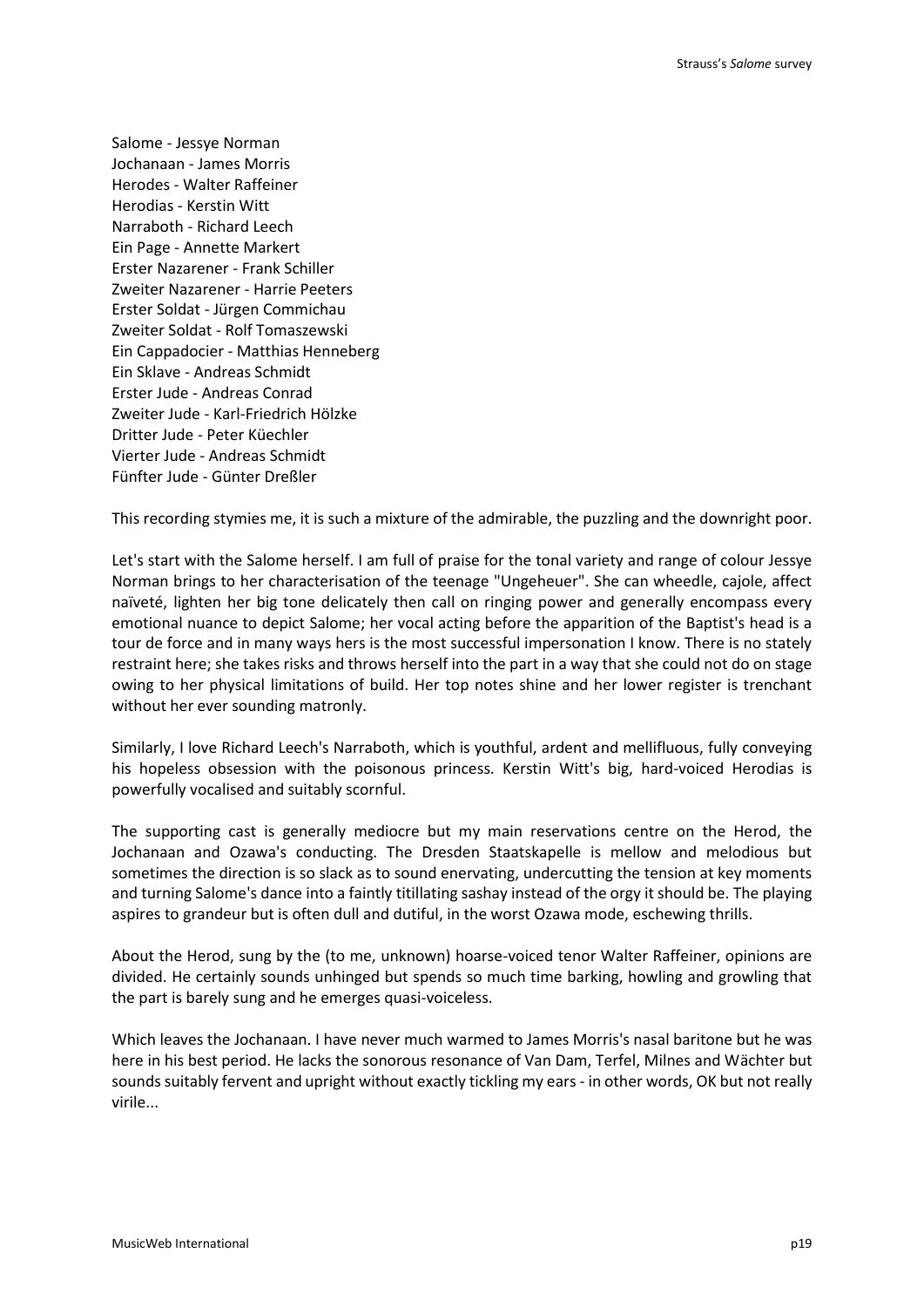Some hear this *Salome* as a vehicle for Norman which fails to cohere but I can see myself listening again and again to her purple passages simply to relish her virtuosity and beauty of sound, even if I skip other sections.

**Giuseppe Sinopoli – 1990** (studio; stereo) DG Orchestra - Deutsche Oper Berlin

Salome - Cheryl Studer Jochanaan - Bryn Terfel Herodes - Horst Hiestermann Herodias - Leonie Rysanek Narraboth - Clemens Bieber Ein Page - Marianne Rørholm Erster Nazarener - Friedrich Molsberger Zweiter Nazarener - Ralf Lukas Erster Soldat - William Murray Zweiter Soldat - Bengt Rundgren Ein Cappadocier - Klaus Lang Ein Sklave - Aimée Willis Erster Jude - Uwe Peper Zweiter Jude - Karl-Ernst Mercker Dritter Jude - Peter Maus Vierter Jude - Warren Mok Fünfter Jude - Manfred Röhrl

It might seem perverse to start a review by commenting on the supporting and comprimario voices but having listened to a good few different recordings recently, going back to Welitsch's classic live recording at the Met under Reiner in 1952, I am very aware that for all that the lead voices are vital, it also matters that the ensemble should be musically and dramatically convincing in an opera so reliant upon sustaining an eerie and menacing atmosphere - and for the most part, Sinopoli's cast here is inadequate compared with the classic versions. There is a high preponderance of wobbly voices whose inadequacy is thrown into relief by the excellence of the lead singers, Studer and Terfel. The Narraboth is weedy, the basses rocky, Horst Hiestermann's tenor is distinctly irritating with his bleat, beat and hoarse approximations; plenty of tenors of varying voice categories - Gerhard Stolze, Set Svanholm, Richard Lewis - have sung this part convincingly without tiring the ears so comprehensively. Leonie Rysanek - one of the great Salomes for Böhm - has by this stage of her career stepped down to the role of Herodias, and does so very credibly.

I have not always responded to Cheryl Studer's voice but she is here to be heard at her most persuasive in a part very apt for her warm, shimmering, oboe tones; after Welitsch, she comes closest to the sound appropriate to a sixteen-year-old vamp of dubious sanity - a part almost impossible to cast adequately. She is delicate and chilling but also has the penetrating power to suggest passion and ecstasy; her top notes are pure and thrilling and this is the best work I know by her. Bryn Terfel is virile and impassioned as Jochanaan without quite catching the hieratic, visionary quality required for the prophet.

The sound is of course gorgeous, as is the playing of the Berlin Opera Orchestra. Just listen to the extended orchestral passage on track 16 after "Du bist verflucht" to hear how gloriously they play for Sinopoli. He encompasses all the mercurial demands of the score from the haunted, ethereal opening to the great, orchestral splurges. In some ways I prefer his more luxuriant approach over the harddriven impetus preferred by Reiner but both work superbly.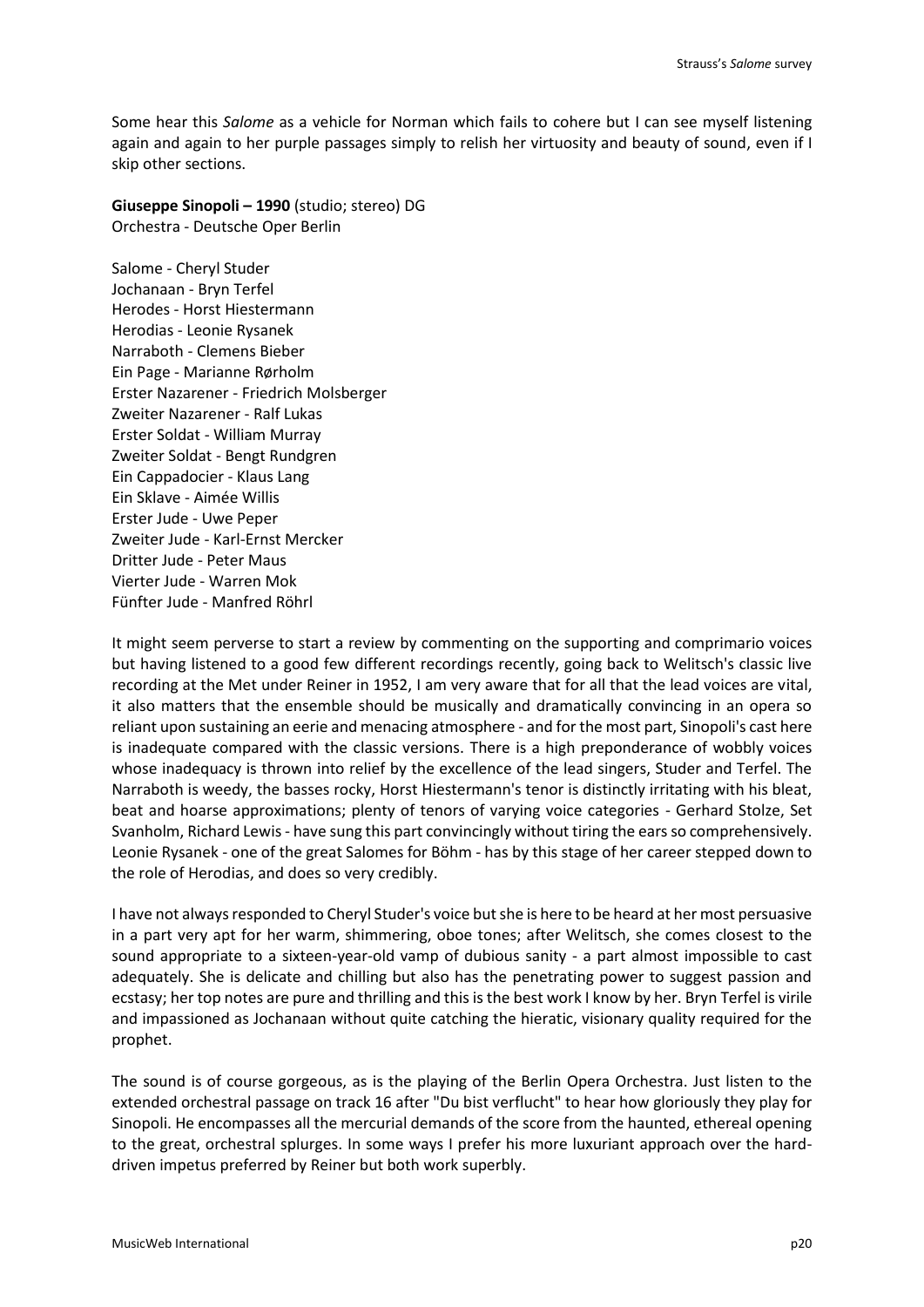So for sound, conducting, playing and the singing of the two principals this is a very valuable recording; it's a pity that it lacks casting in depth.

**Kent Nagano – 1991** (live; digital) Virgin Classics; *Salomé*: in French Orchestra - Opéra de Lyon

Salome - Karen Huffstodt Jokanaan - José van Dam Herodes - Jean Dupouy Herodias - Hélène Jossoud Narraboth - Jean-Luc Viala Ein Page - Hélène Perraguin Erster Nazarener - Jules Bastin Zweiter Nazarener - Andrée Gabriel Erster Soldat - Vincent Le Texier Zweiter Soldat - Fernand Dumont Ein Cappadocier - Yves Bisson Ein Sklave - Christopher Goldsack Erster Jude - Georges Gautier Zweiter Jude - Léonard Pezzino Dritter Jude - Guy Fletcher Vierter Jude - Roger Pujol Fünfter Jude - Antoine Garcin

"Karen Huffstodt lacks both power and allure as Salome, and the Opera de Lyon orchestra never catch fire under Nagano's direction." (Gramophone)

"The performance is adequate although little more. Karen Huffstodt's voice has neither the power or the stamina the role demands, and is sometimes off-pitch. Conductor Kent Nagano's concept of this volatile score is tame and leisurely when it should be dynamic and propulsive, and the live recording favors the voices."

(CD Review).

Hmmm. Funny how people hear things so differently. I had ignored this recording for years because of reviews like these and yet having finally heard it, I am thrilled. True, Huffstodt is occasionally a little wild but that's the result of the manner in which she throws herself into her depiction of a crazy teenager and some mild off-pitch excursions are excusable; her voice is in timbre remarkably similar at times to Beverly Sills and as such is theatrically much more convincing than some of the grandes dames who have successfully undertaken the role. True, Nagano does sometimes go for more clarity and delicacy than weight but key moments such as Jokanaan's Galilee narrative are marvellously moving and lyrical; *Salome* does not have to be all slam-bam and of course Nagano's approach is more in keeping with a more refined, Gallic style. For me, the drama is still there; the confrontations between Salome and Jokanaan are riveting.

That of course owes much to José van Dam's famed way of nuancing text and the sheer beauty of his voice, only marginally greyer of tone than when he made the studio and live recordings for Karajan twelve years before. He sounds young and virile as he should, and the rapt smoothness of his legato somehow conveys other-worldliness - perfect. The French supporting cast is first-rate, especially Jean-Luc Viala's desperate Narraboth and Jean Dupouy's oily Herod; they were surely the two best French tenors of their era.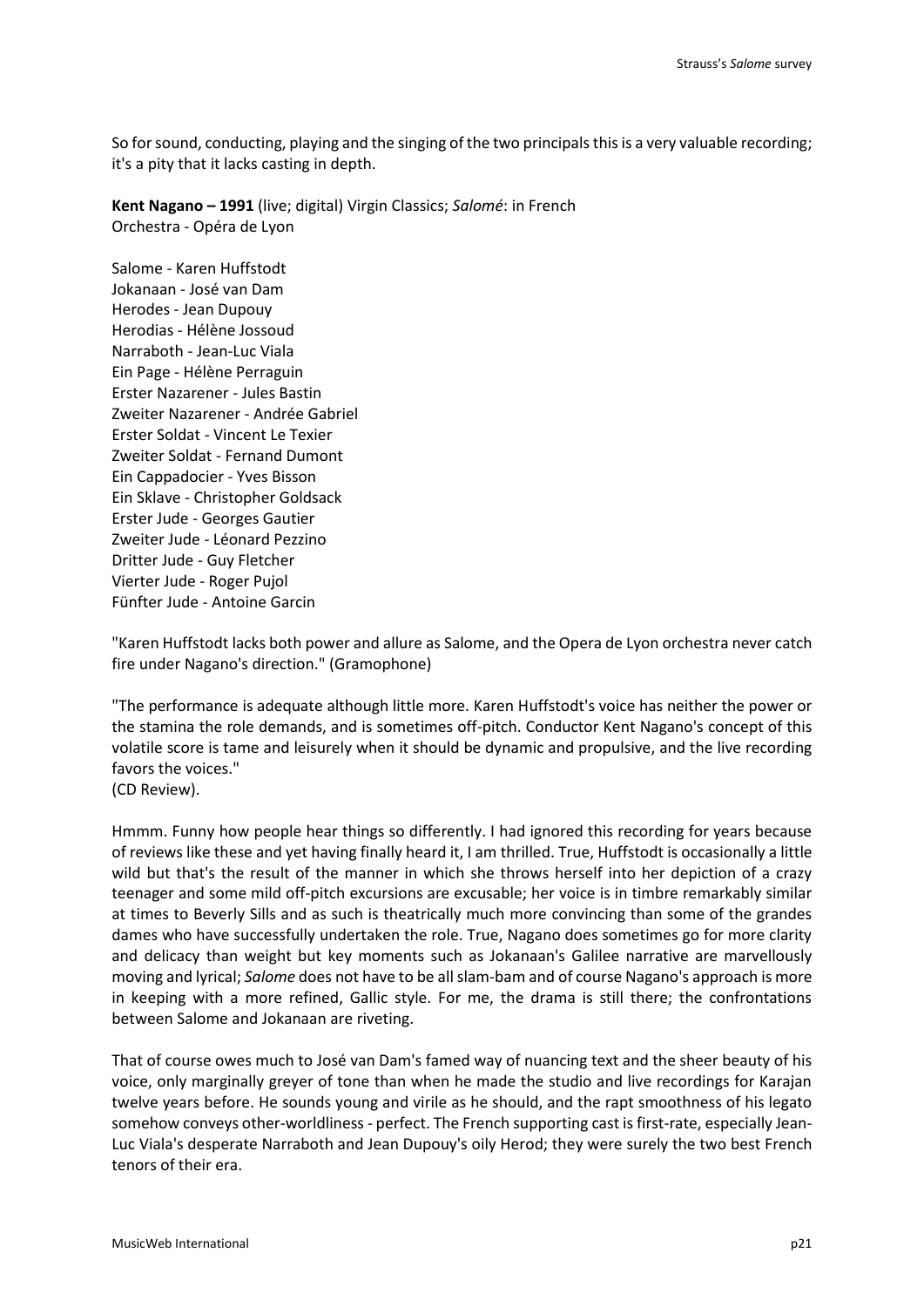This is one of only two recordings of the French version; the other option is the live Festival recording conducted by Massimiliano Caldi and headed by Ukrainian soprano Sofia Soloviy with an otherwise all-Italian cast (see below). She is excellent but the rest mangle the French and thus Nagano's account here appeals far more to me.

**Christoph von Dohnányi – 1994** (studio; stereo) Decca Orchestra - Wiener Philharmoniker

Salome - Catherine Malfitano Jochanaan - Bryn Terfel Herodes - Kenneth Riegel Herodias - Hanna Schwarz Narraboth - Kim Begley Ein Page - Randi Stene Erster Nazarener - Peter Rose Zweiter Nazarener - Martin Gantner Erster Soldat - Frode Olsen Zweiter Soldat - Georg Paucker Ein Cappadocier - Walter Zeh Ein Sklave - Rannveig Braga Erster Jude - Uwe Peper Zweiter Jude - Robin Leggate Dritter Jude - Uwe Schönbeck Vierter Jude - Ferdinand Seiler Fünfter Jude - Andreas Kohn

I found this recording underwhelming in many ways.

Dohnányi's way with the score is certainly different in that he brings a cool, forensic manner to bear upon the score, often imposing a kind of silvery glow over this incandescent score - but incandescence is exactly what goes out of the window as a result. Although orchestral details emerge cleanly in the rather dry acoustic there is no rush or thrill in his interpretation. The VPO is never let off the leash and plays neatly without passion. The orchestral preludes to Jochanaan's declamatory outbursts and Salome's dance go for little compared with the sensuous allure of Karajan's account and Dohnányi never emulates Solti's drive.

None of the voices here is a match for the formidable competition on other, earlier recordings. Although Malfitano's lighter sound might theoretically be more appropriate to portraying a libidinous sixteen-year-old, the persistent beat by this stage of her career is obtrusive in her tone and quite reverses the potential gains, suggesting exactly what it is - an over-stretched, aging lyric soprano. Virtually every phrase wobbles and her top notes squawk; too often she sounds more like her mother should and I take little pleasure in her singing.

Problems continue with Terfel's Jochanaan. He sounds oddly inert and small-scale - indeed, as if he could be singing scales, beautifully, it's true but where is the prophet with one foot in the next world in this interpretation? Wächter, Van Dam and Milnes all convey so much more of the virility and passion of the voice from the cistern that denounces sinners.

If the two main voices are inadequate then the quality of the supporting cast is rendered almost irrelevant but it just so happens that the Narraboth is weak, the Herodias blowsy and ordinary, and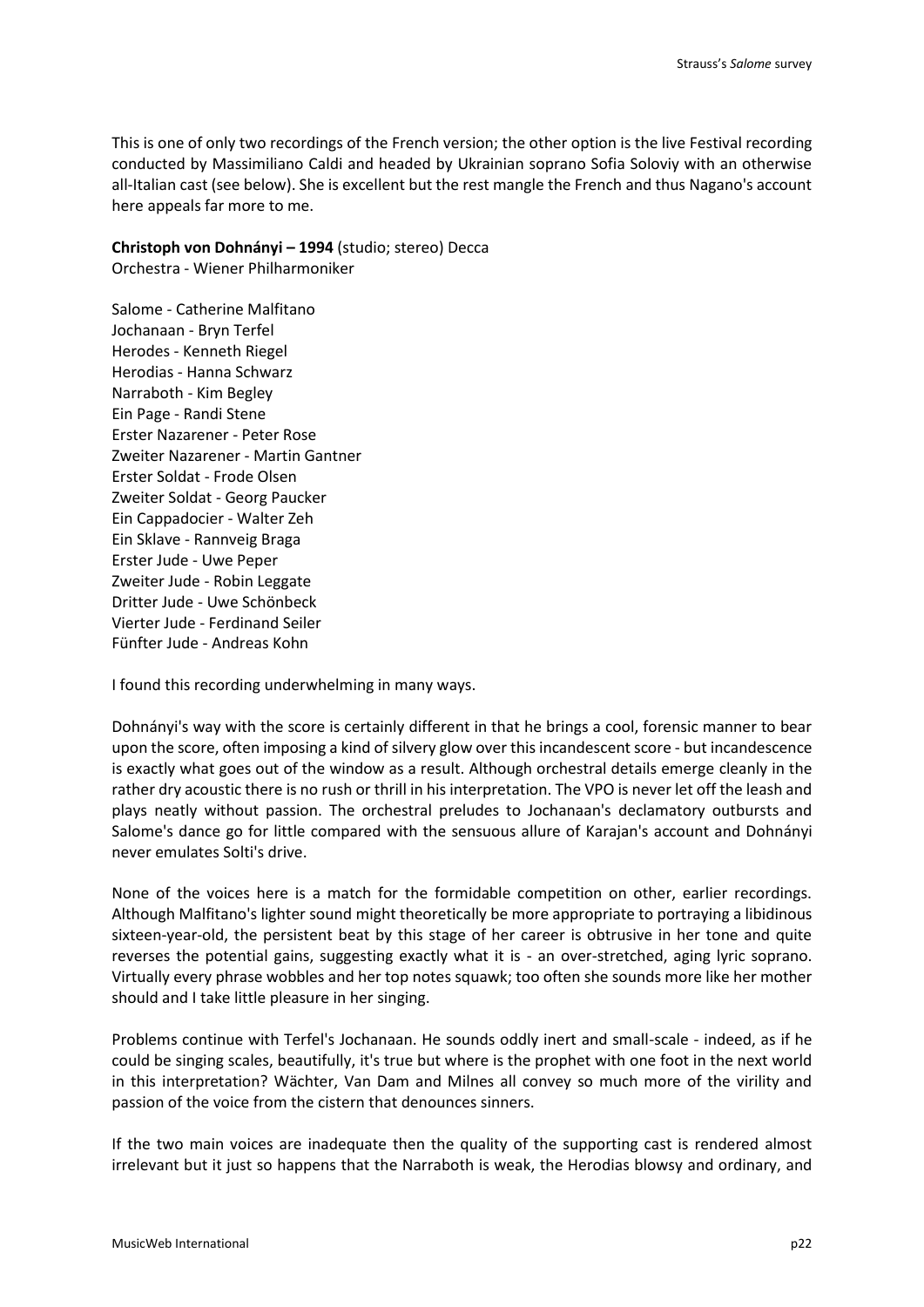Riegel's Herod very dry of voice. Perhaps the vocal quality of the latter two matters little from the point of view of dramatic verisimilitude but for home listening one doesn't necessarily want voices as unattractive as the characters they are portraying.

Given the superior quality of rival versions, I see no reason for preferring this one and I shall return to the three superlative, tried and tested recordings above.

(Incidentally, if you actually want this recording, there is little point in buying it in its latest bargain incarnation as the DDD sound won't have been improved given that it was recorded as recently as 1994 and you can get the older issue with a full libretto for a fiver as opposed to undergoing the inconvenience and irritation of having to download it.)

**Michael Schønwandt – 1998** (studio; digital) Chandos Orchestra - Danish National Radio Symphony Orchestra

Salome - Inga Nielsen Jochanaan - Robert Hale Herodes - Reiner Goldberg Herodias - Anja Silja Narraboth - Deon Van Der Walt Ein Page - Marianne Rørholm Erster Nazarener - Bent Norup Zweiter Nazarener - Morten Frank Larsen Erster Soldat - Per Høyer Zweiter Soldat - Stephen Milling Ein Cappadocier - Anders Jokobsson Ein Sklave - Henriette Bonde-Hansen Erster Jude - Gert Henning-Jensen Zweiter Jude - Ole Hedegaard Dritter Jude - Mikael Kristensen Vierter Jude - Peter Grønlund Fünfter Jude - Sten Byriel

For those of us constantly looking for the perfect recording of this macabre masterpiece, there is already a number of very successful and complementary versions, not least those by Karajan, Solti, Leinsdorf and Sinopoli - yet this one still stands out for Inga Nielsen's totally convincing and ultimately chilling assumption of the eponymous role. Despite being over fifty at the time of recording, she has a shimmering, youthful tone which always suggests a precocious teenager and her inflections of the text are constantly nuanced in such a way as to bring it newly alive. Her high notes are like shafts of silver light cutting through the dense orchestration - and she can draw upon a passable lower register when digging in over her demands for the head of the Baptist. Her final scene cradling the head is rivetingly acted and sung.

The other great strength here is the conducting of Michael Schønwandt and the playing he elicits from the Danish National Radio Symphony Orchestra. They are hardly a world-renowned band but they clearly have the measure of the music and play exquisitely. It might be that the resonant acoustic lends an artificial lusciousness to their sound but the results are stunning. That acoustic by no means obscures detail and balances between voices and instruments is ideal.

I am less happy about the Jochanaan. Robert Hale has a large, bluff, rocky bass-baritone which makes him sound more like Salome's elderly uncle than the remote, handsome young man she so erotically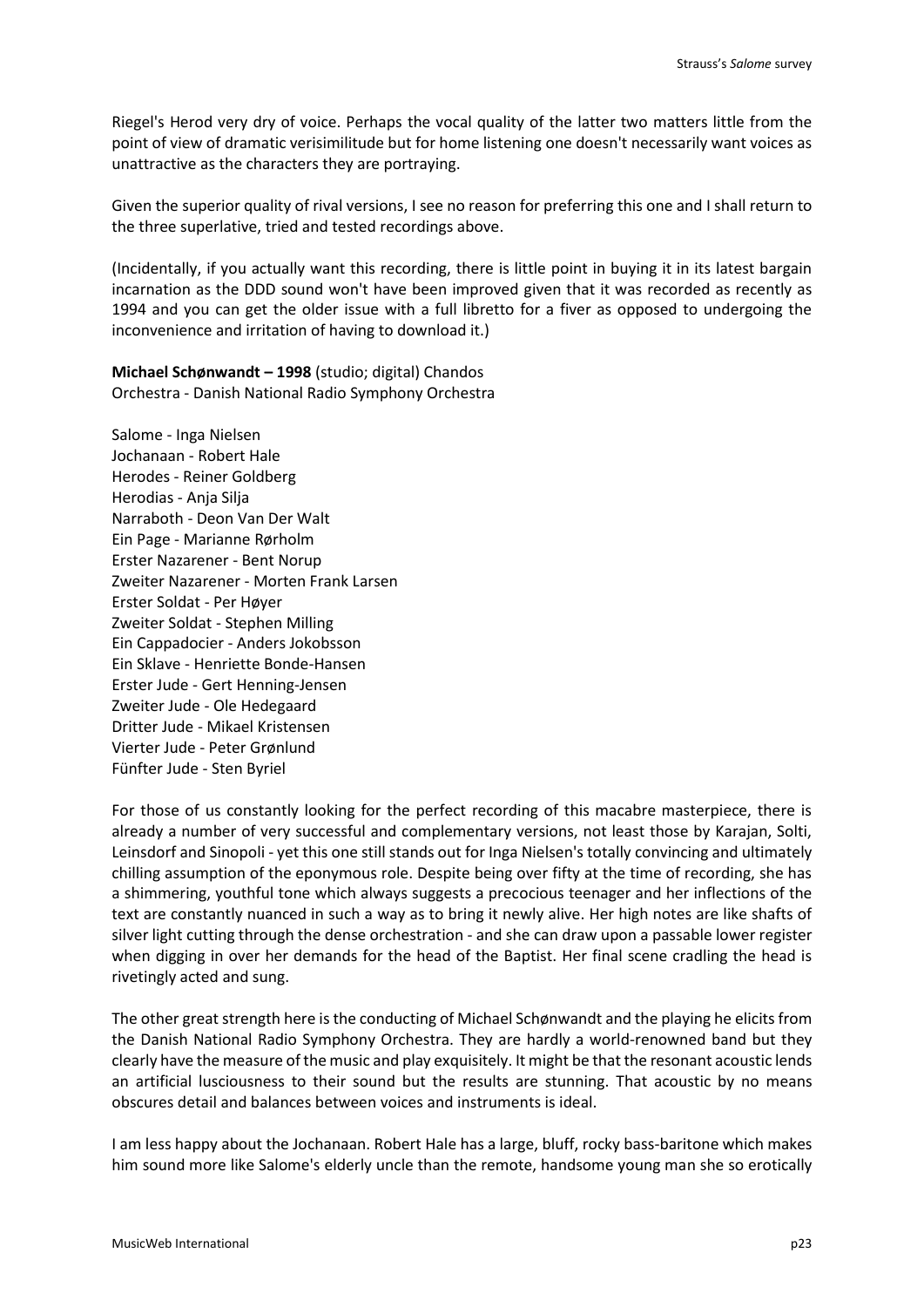depicts. Still, he is a powerful presence with all the notes for all that he cannot suggest the youth and virility conjured up by van Dam, Terfel or Milnes. His cursing of Salome and the subsequent extended orchestral passage is a mighty moment, greatly helped by the intensity of the orchestra's confident playing. I have never warmed to the late Deon van der Walt's white, pinched tenor but he certainly suggests the neurotic obsessive who kills himself over the princess and in whose blood Herod slips in one of the many startling moments in an opera which still has the power to shock and disturb when it is performed with this kind of authority.

Reiner Goldberg and veteran Anja Silja make a superb Mr and Mrs Herod even if she too blares and wobbles on top notes: his grainy tenor is ideal for voicing Herod's ranting, her powerful mezzo replete with scorn and derision for her disturbed husband. The interplay between him and the orchestra when he is attempting to persuade Salome to dance for him is really absorbing; Salome's coolly indifferent spurning of his advances is perfectly contrasted with his increasing fervour and desperation. Marianne Rørholm is fine as the Page.

Despite some vocal imperfections this is one of the most dramatically riveting versions I know.

**Massimiliano Caldi – 2007** (live composite; digital) *Salomé*: in French; Dynamic Orchestra - Orchestra Internazionale d'Italia

Salome - Sofia Soloviy Jokanaan - Costantino Finucci Herodes - Lennardo Gramegna Herodias - Francesca Scaini Narraboth - Vincenzo Maria Sarinelli Ein Page - Francesca De Giorgi Erster Nazarener - Emanuele Genovese Zweiter Nazarener - Giuseppe Ranoia Erster Soldat - Giuseppe Ranoia Zweiter Soldat - Marcello Rosiello Ein Cappadocier - Michele Aurelio Bruno Ein Sklave - Nicola Amodio Erster Jude - Nicola Amodio Zweiter Jude - Massimiliano Silvestri Dritter Jude - Domingo Stasi Vierter Jude - Giovanni Coletta Fünfter Jude - Michele Aurelio Bruno

As a devotee of this opera, I could not resist the chance of hearing it in the French language revival version, set to Oscar Wilde's original script; a libretto with an English translation is provided to help the listener appreciate the differences between the German version with which Strauss aficionados are familiar.

I was immediately grateful for the quality of the live sound, the assured playing of the excellent orchestra assembled for the festival, the drive and purpose of Maestro Caldi's swift tempi and his sense of the dramatic and, above all, the very acceptable standard of singing. However, although this performance is indeed very well sung and acted, the biggest drawback is the very Italianate French employed; mispronunciations are legion, beginning with everyone bar one singer insisting on pronouncing "Princesse" as "Pron-cesse" instead of "Pran-cesse" and the usual Italian difficulties with the French "me" pronounced as "may". "Fille" is italianised as "feelya", closer to the Italian "figlia",